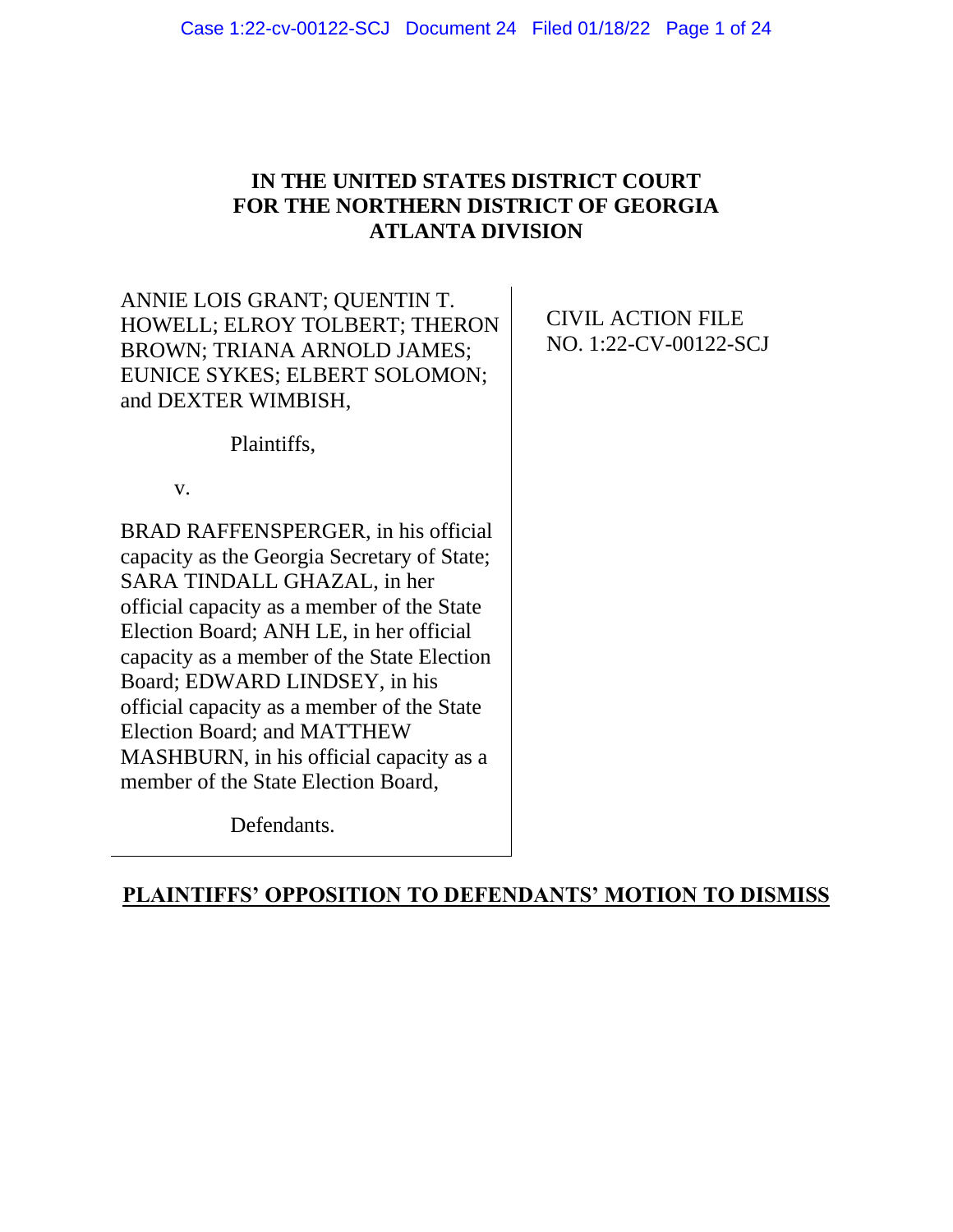# **TABLE OF CONTENTS**

| $\mathbf{I}$ . | Section 2284(a)'s three-judge requirement does not apply to Plaintiffs' |                                                                   |
|----------------|-------------------------------------------------------------------------|-------------------------------------------------------------------|
|                | A.                                                                      | Basic textual analysis refutes Defendants' interpretation of      |
|                | <b>B.</b>                                                               | Legislative history refutes Defendants' interpretation of Section |
| П.             |                                                                         |                                                                   |
| Ш.             |                                                                         |                                                                   |
|                |                                                                         | .20                                                               |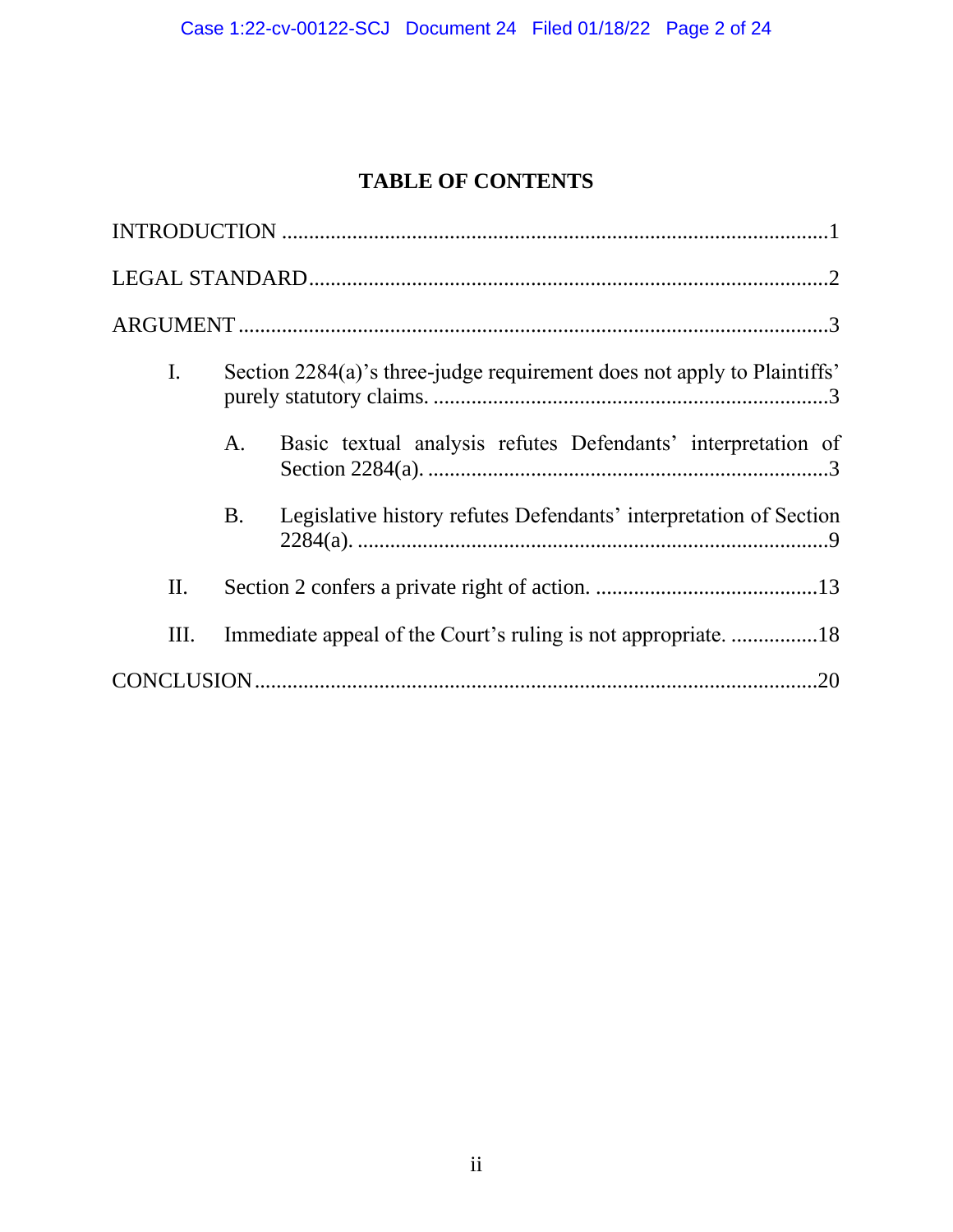#### **INTRODUCTION**

<span id="page-2-0"></span>Defendants' motion to dismiss and accompanying request for an interlocutory appeal constitute a thinly veiled attempt to run out the clock so that the Court cannot provide preliminary injunctive relief ahead of the 2022 elections. Their gambit premised on strained readings of statutory text and a disregard for five decades of Voting Rights Act jurisprudence—should be denied.

Federal law requires that a three-judge court be convened "when an action is filed challenging *the constitutionality of* the apportionment of congressional districts or the apportionment of any statewide legislative body." 28 U.S.C. § 2284(a) (emphasis added). Here, Plaintiffs have not challenged the constitutionality of the new maps for the Georgia State Senate and Georgia House of Representatives; they assert purely statutory claims under Section 2 of the Voting Rights Act of 1965. Accordingly, under the plain language of the statute, a three-judge court is not required in this case. Nor would a three-judge court even be permissible: because jurisdictional statutes are mandatory and limiting, and statutory challenges to legislative districting plans fall outside the scope of Section 2284(a), a three-judge court cannot hear Plaintiffs' claims.

Defendants similarly fail to offer any convincing reason why this Court should depart from more than a half-century of Voting Rights Act jurisprudence and be the

1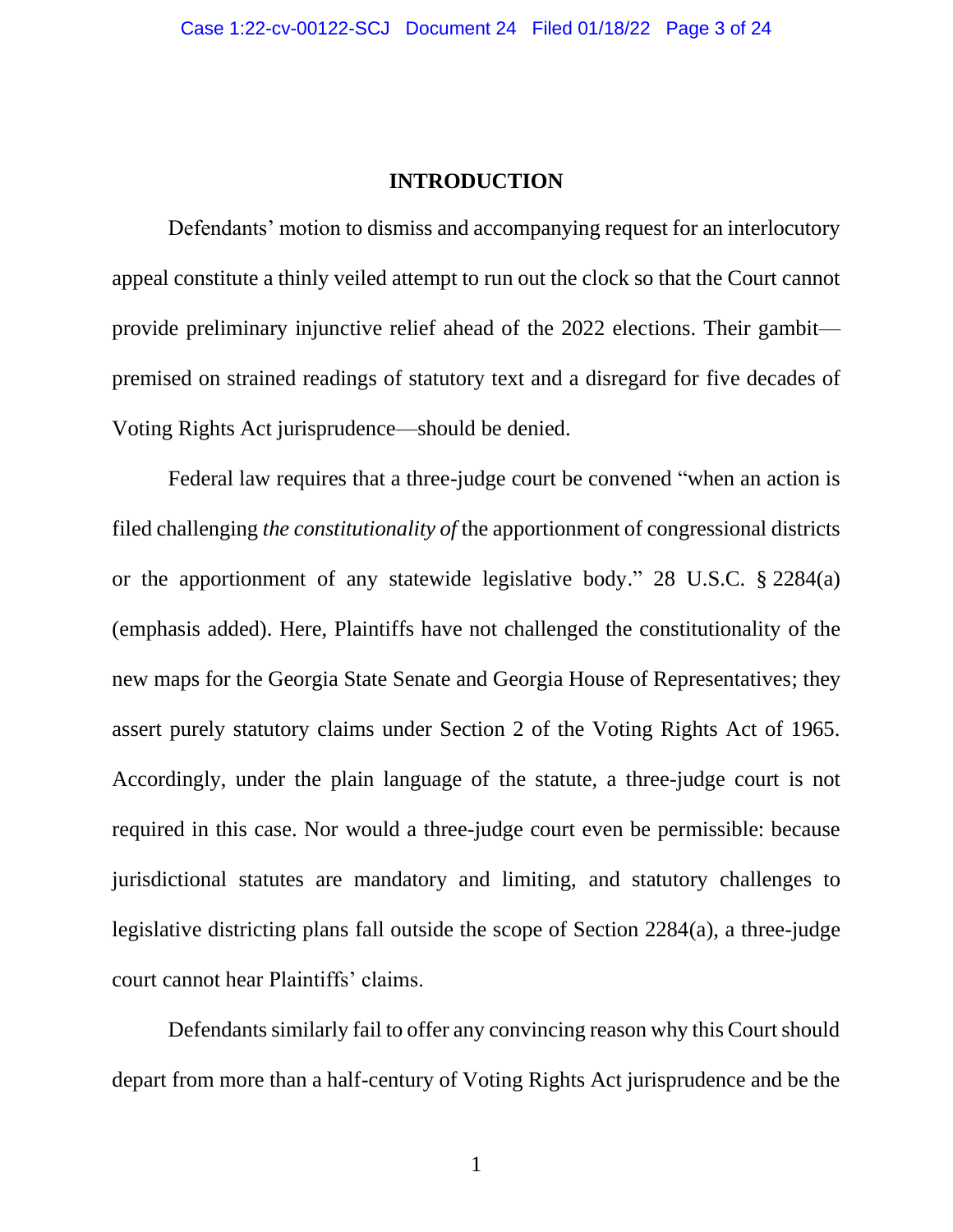first to conclude that Section 2 lacks a private right of action. Absent from their motion is acknowledgement that the U.S. Supreme Court has concluded exactly the opposite. The Supreme Court's recognition of a private right of action under Section 2 was far from surprising, as the Voting Rights Act's text compels that conclusion. But even if one ignores its text, it could not be clearer that Congress has always intended for private litigants to bring suit under Section 2.

The arguments raised by Defendants are neither serious nor complex. Their motion to dismiss and request to delay these proceedings through an extraordinary interlocutory appeal should be expeditiously denied.

#### **LEGAL STANDARD**

<span id="page-3-0"></span>"A complaint should be dismissed under Rule  $12(b)(1)$  only where the court lacks jurisdiction over the subject matter of the dispute." *Callen v. Daimler AG*, No. 1:19-CV-1411-TWT, 2021 WL 4523436, at \*2 (N.D. Ga. Oct. 4, 2021); *see also Lifestar Ambulance Serv., Inc. v. United States*, 365 F.3d 1293, 1295 (11th Cir. 2004).

"[A] defendant may move to dismiss a complaint for failure to state a claim upon which relief may be granted. A complaint has failed to state a claim if the facts as pled, accepted as true, do not state a claim for relief that is plausible on its face." *Miller v. Thomas, Kennedy, Sampson & Tompkins, LLP*, No. 1:20-CV-04717-SCJ,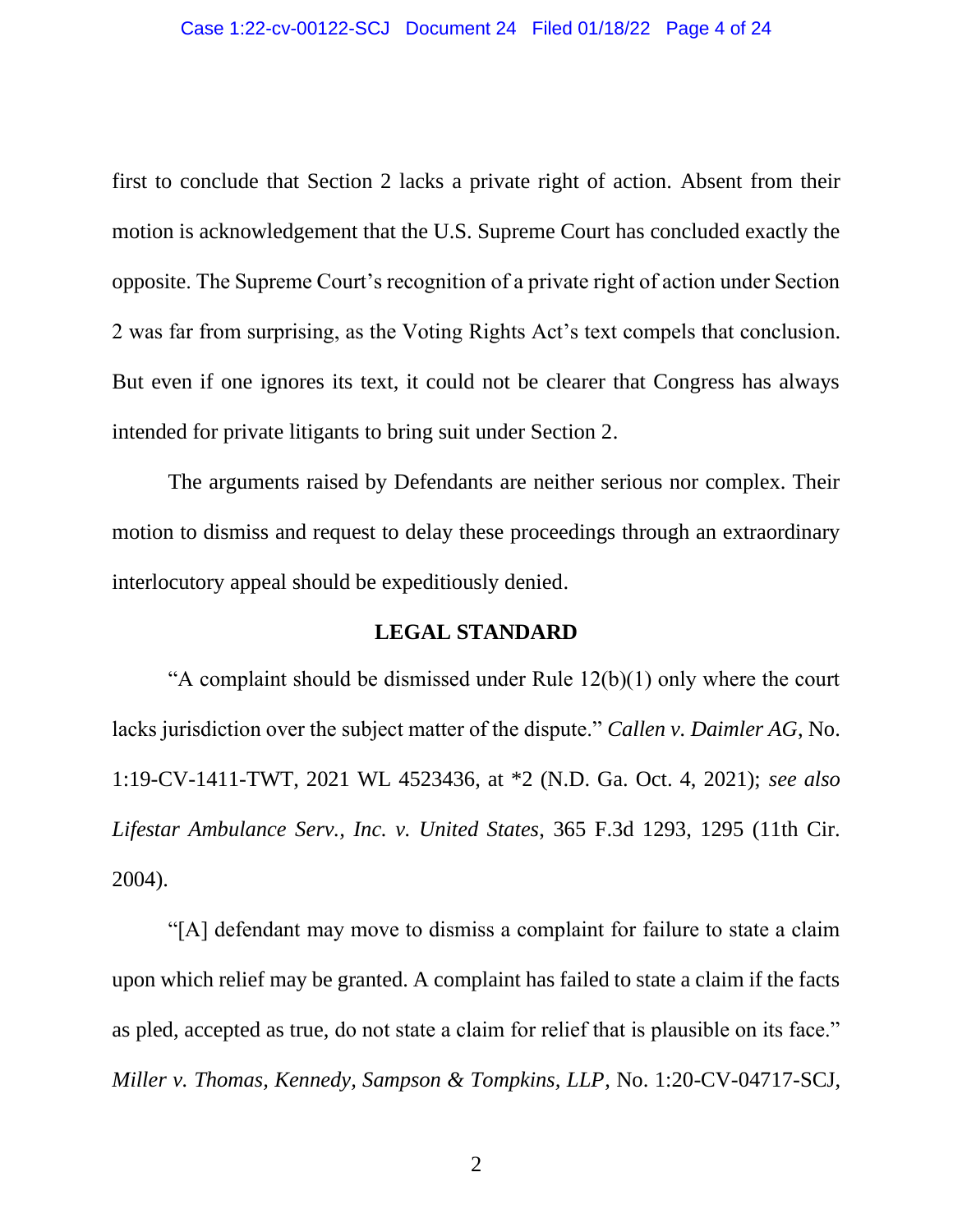2021 WL 4815201, at \*3 (N.D. Ga. June 17, 2021) (citation omitted). "In ruling on a 12(b)(6) motion, the Court accepts the factual allegations in the complaint as true and construes them in the light most favorable to the plaintiff." *Speaker v. U.S. Dep't of Health & Human Servs.*, 623 F.3d 1371, 1379 (11th Cir. 2010).

#### **ARGUMENT**

### <span id="page-4-1"></span><span id="page-4-0"></span>**I. Section 2284(a)'s three-judge requirement does not apply to Plaintiffs' purely statutory claims.**

Defendants' request for a three-judge court ignores Section 2284(a)'s plain text. Their disregard for the statute's explicit limitations is apparent even in the introduction to their motion: they fault Plaintiffs for "fail[ing] to request a threejudge court for an action involving 'the apportionment of congressional districts or the apportionment of any statewide legislative body.'" Br. in Supp. of Defs.' Mot. to Dismiss ("Mot.") 2, ECF No. 38-1 (quoting 28 U.S.C. § 2284(a)). Conspicuously absent from their statutory recitation is the essential qualifier "*the constitutionality of*," which limits the reach of Section 2284(a) only to constitutional challenges and which Defendants admit Plaintiffs do not assert in this case.

### <span id="page-4-2"></span>**A. Basic textual analysis refutes Defendants' interpretation of Section 2284(a).**

In full, Section 2284(a) reads: "A district court of three judges shall be convened when otherwise required by Act of Congress, or when an action is filed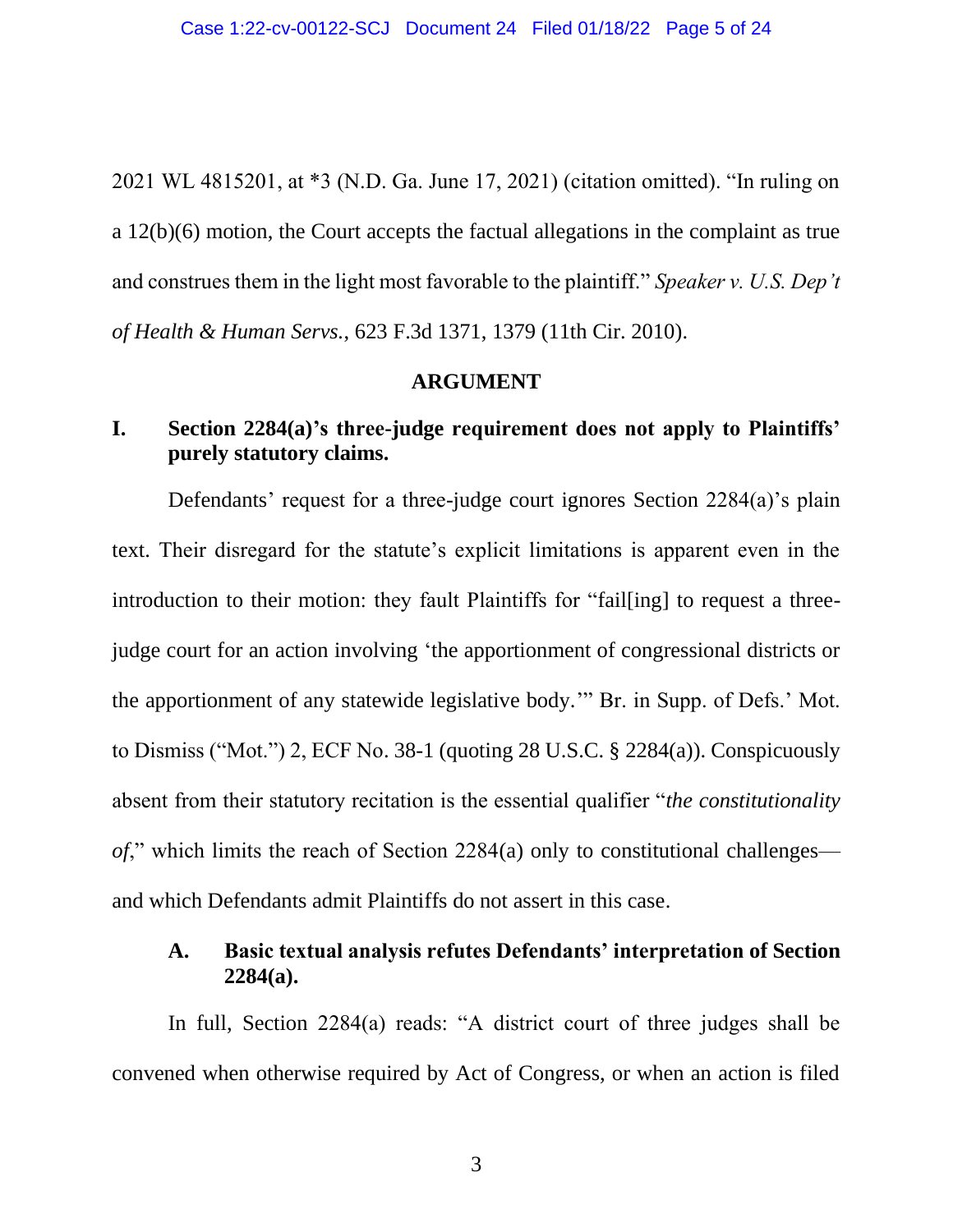challenging *the constitutionality of* the apportionment of congressional districts or the apportionment of any statewide legislative body." 28 U.S.C. § 2284(a) (emphasis added). Accordingly, "[a] claim solely alleging a Section 2 violation falls outside a plain reading of § 2284. Such a claim is neither a constitutional challenge nor 'when otherwise required by Act of Congress.'" *Chestnut v. Merrill*, 356 F. Supp. 3d 1351, 1354 (N.D. Ala. 2019) (quoting 28 U.S.C. § 2284(a)); *accord Johnson v. Ardoin*, No. 18-625-SDD-EWD, 2019 WL 2329319, at \*3 (M.D. La. May 31, 2019) ("[T]he three-judge statute applies only when the constitutionality of apportionment is being challenged.").

Here, Plaintiffs do not challenge the constitutionality of Georgia's state legislative districts. They assert purely statutory challenges to Georgia's state legislative districting plans under Section 2. *See* Compl. ¶¶ 84–98, ECF No. 1. Because there can be no serious suggestion that this case involves a contest over the constitutionality of an apportionment plan, a three-judge court cannot be convened in this case. *See Rural W. Tenn. African Am. Affairs Council, Inc. v. Sundquist*, 209 F.3d 835, 838 (6th Cir. 2000) (three-judge court that was convened when plaintiffs challenging state legislative map asserted Section 2 claim *and* constitutional claim disbanded when plaintiffs withdrew their constitutional claim); *Bone Shirt v. Hazeltine*, 336 F. Supp. 2d 976, 980 (D.S.D. 2004) (single-judge court heard Section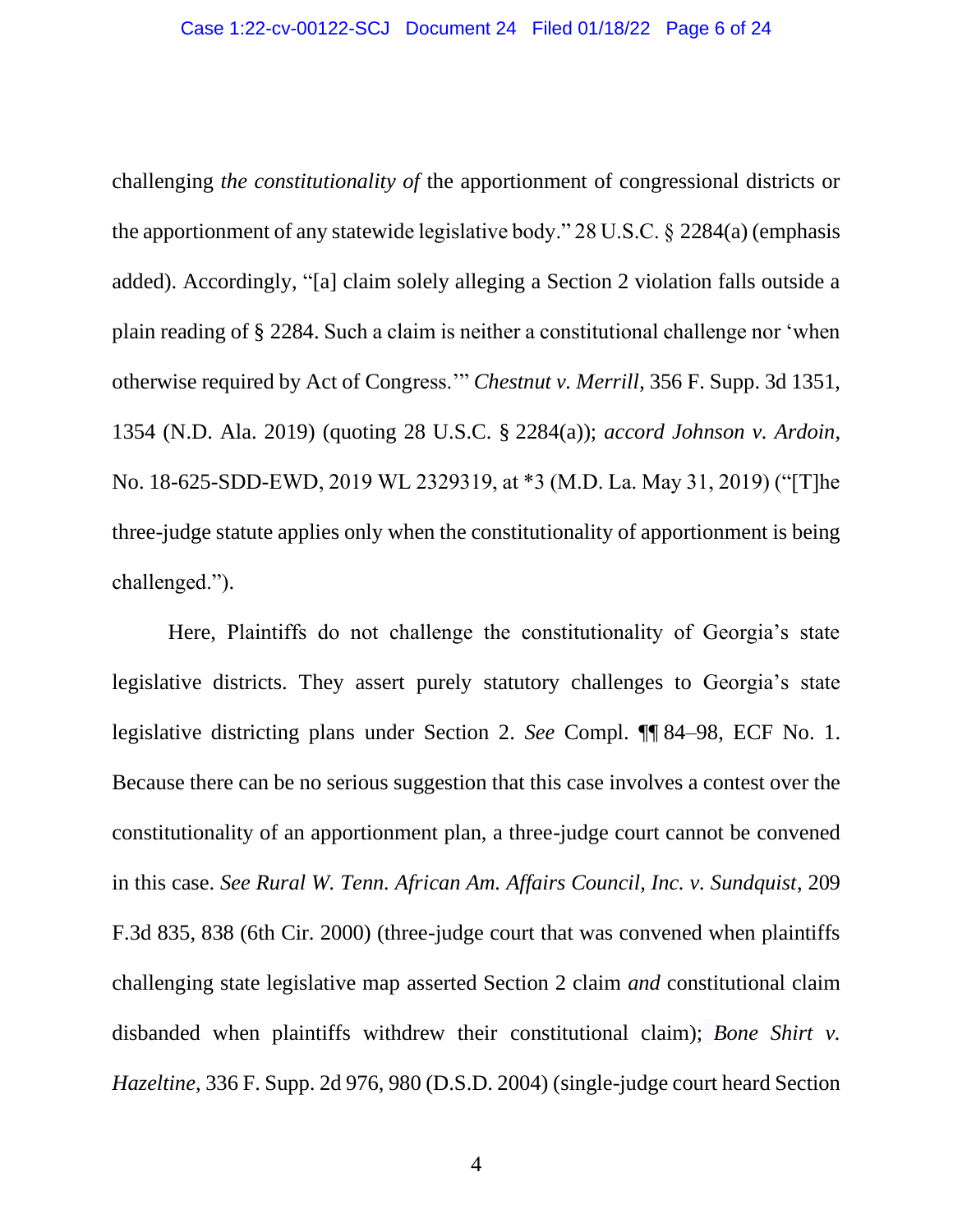2 challenge to state legislative map after three-judge court resolved Section 5 claim and disbanded); *Old Person v. Brown*, 182 F. Supp. 2d 1002, 1003 (D. Mont.) (single-judge court heard Section 2 challenge to state legislative map), *aff'd*, 312 F.3d 1036 (9th Cir. 2002).

In claiming that a three-judge court is required in this case, Defendants contort Section 2284(a)'s language beyond its "ordinary meaning," the touchstone of statutory interpretation. *Levin v. United States*, 568 U.S. 503, 513 (2013) (quoting *Moskal v. United States*, 498 U.S. 103, 108 (1990)); *see also* Antonin Scalia & Bryan Garner, *Reading Law: The Interpretation of Legal Texts* 148 (2012) (explaining that statutory words "are to be understood in their ordinary, everyday meanings"). No ordinary reader would come away from Section 2284(a) believing that its restriction to "constitutional[]" challenges applies to litigation over congressional plans but not state legislative plans. Defendants' "avant-garde" interpretation of the statute should thus be rejected out of hand. *Thomas v. Reeves*, 961 F.3d 800, 802 (5th Cir. 2020) (en banc) (per curiam) (Costa, J., concurring) (plurality concurrence "reject[ing] the unprecedented notion that statutory challenges to state legislative districts require a special district court").

Nor can Defendants' interpretation be squared with the series-qualifier canon, a fundamental principle of statutory construction rooted in "a matter of common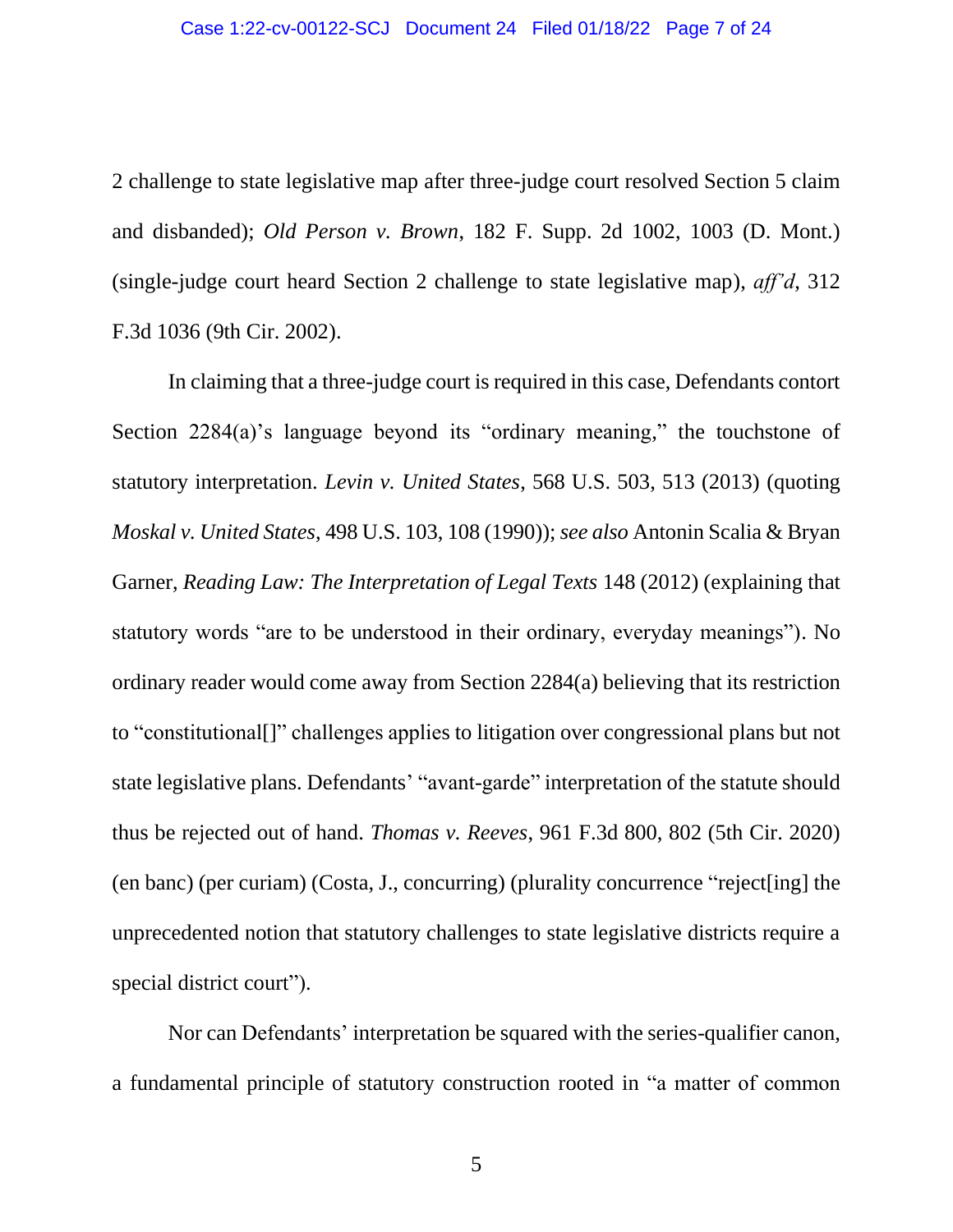English." Scalia & Garner, *supra*, at 147. When speaking of "challeng[es]" to redistricting plans, Section 2284(a) places "the constitutionality of" before both "the apportionment of congressional districts" *and* "the apportionment of any statewide legislative body." The "constitutionality" qualifier therefore applies equally to litigation over both congressional *and* state legislative plans. "The canon's intuitive nature explains why the Supreme Court, other courts, and leading treatises have taken that reading [of Section 2284(a)] as a given." *Thomas*, 961 F.3d at 803 (Costa, J., concurring); *see also Harris v. Ariz. Indep. Redistricting Comm'n*, 578 U.S. 253, 257 (2016) (parenthetically describing Section 2284(a) as "providing for the convention of [a three-judge] court whenever an action is filed challenging the constitutionality of apportionment of legislative districts"); *Armour v. Ohio*, 925 F.2d 987, 989 (6th Cir. 1991) (en banc) (Section 2284(a)'s three-judge requirement is triggered "once it becomes clear that there exists a non-frivolous constitutional challenge to the apportionment of a statewide legislative body"); 22 James W. Moore et al., *Moore's Federal Practice* § 404.03(2) (3d ed. 2019) (Section 2284(a) "is limited to federal constitutional claims"); 17A Charles Alan Wright & Arthur R. Miller, *Federal Practice and Procedure* § 4235 (3d ed. 2007) (Section 2284(a) should apply to "all federal constitutional challenges that could result in a reapportionment").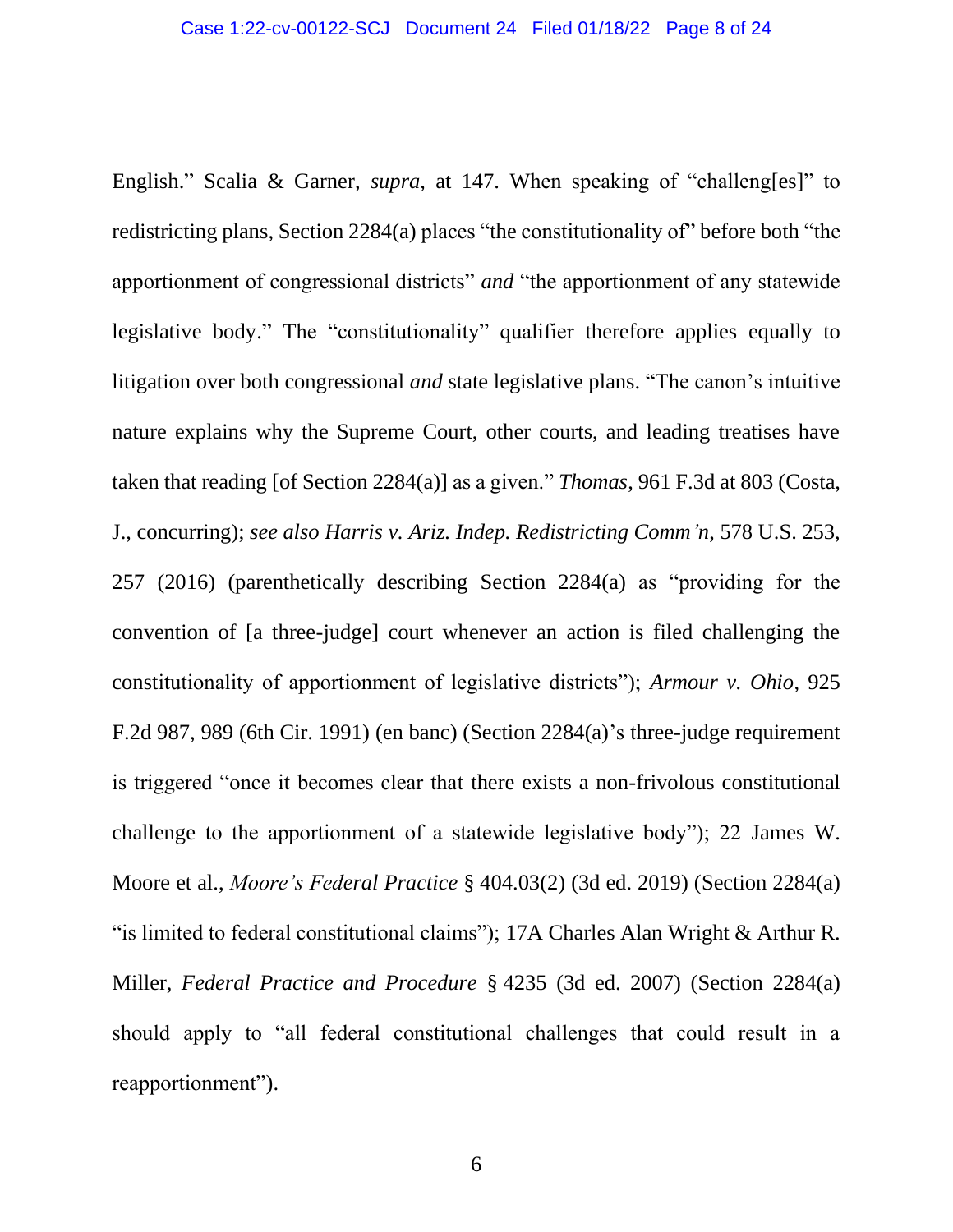Ignoring this routine application of the series-qualifier canon—and normal usage of the English language—Defendants propose a reading of Section 2284(a) that hinges entirely on the inclusion of an extra "the." According to Defendants, by using "the" before "apportionment of any statewide legislative body," Congress intended that purely statutory challenges to legislative plans *also* be heard by a threejudge court. Mot. 6–7. But Congress "does not . . . hide elephants in mouseholes." *Whitman v. Am. Trucking Ass'ns*, 531 U.S. 457, 468 (2001). It is worth imagining the myriad ways by which Congress could have easily made Defendants' interpretation clear when drafting Section 2284(a):

• "A district court of three judges shall be convened . . . when an action is filed challenging the constitutionality of the apportionment of congressional districts or **any challenge to** the apportionment of any statewide legislative body."

• "A district court of three judges shall be convened . . . when an action is filed challenging **the apportionment of any statewide legislative body or the constitutionality of the apportionment of congressional districts**."

• "A district court of three judges shall be convened . . . when an action is filed challenging the constitutionality of the apportionment of congressional districts or **the legality of the apportionment of any statewide legislative body, constitutional or otherwise**."

7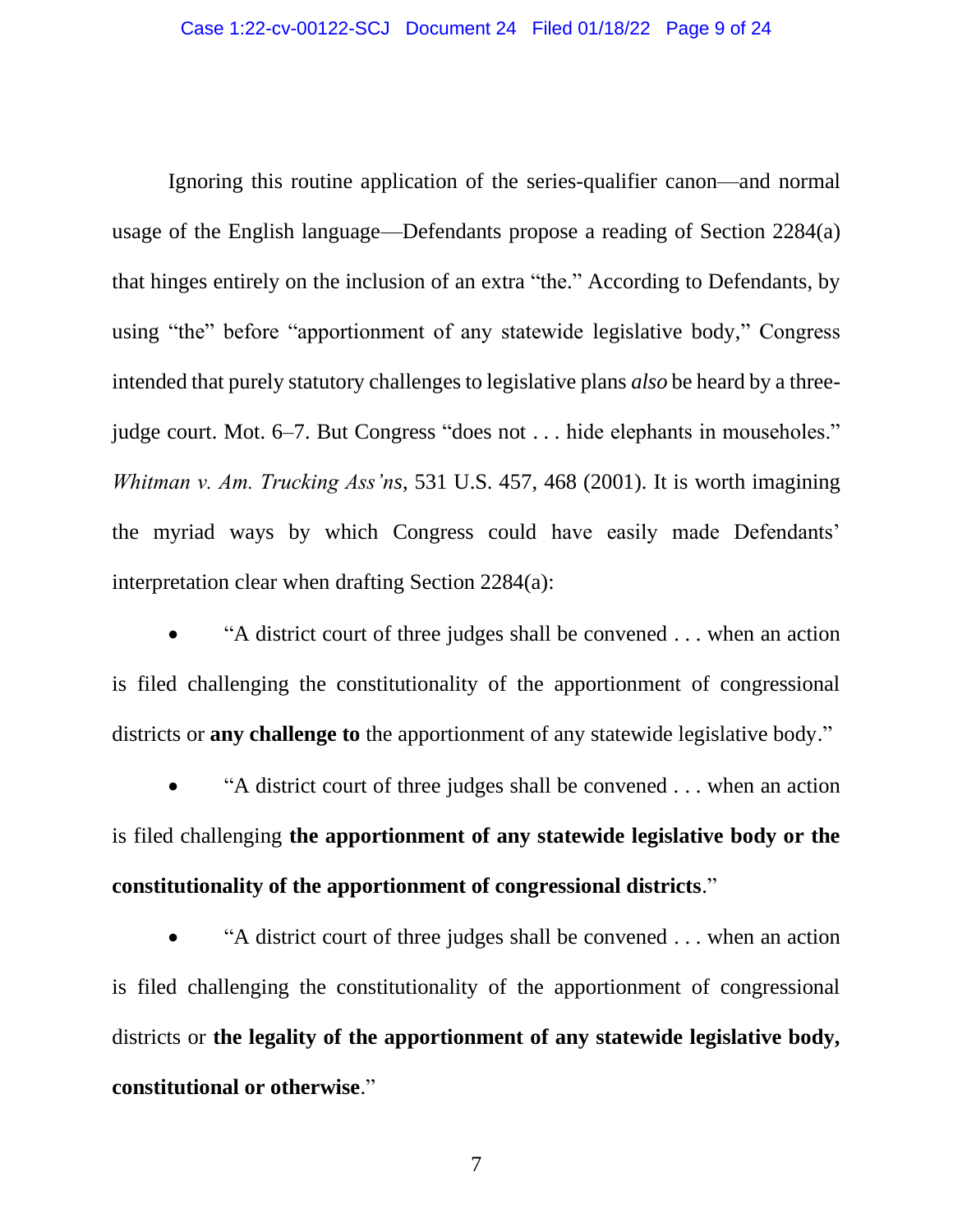Notwithstanding these readily available alternatives, Defendants contend that Congress relied on the article "the" to create a significant asymmetry between the application of Section 2284(a) to congressional challenges and its application to legislative challenges—and assumed that this meaning would be clear to any ordinary reader. "Calling the contested 'the' a textual mousehole is being generous." *Thomas*, 961 F.3d at 807 (Costa, J., concurring).

The repeated "the" in Section 2284(a) cannot bear the weight Defendants place on it even by elevating it to the status of a series determiner. Mot. 6. As Scalia and Garner explain, it is commonplace for drafters to repeat words without intending to signal meaning. *See* Scalia & Garner, *supra*, at 176–77. That is surely the case with commonplace articles such as "a" and "the." Here, "the use of 'the' before each parallel term would not cut off the modifier 'constitutionally of' in everyday English." *Thomas*, 961 F.3d at 804 (Costa, J., concurring). To borrow Judge Costa's example, if a newspaper reported that "[t]he NCAA is investigating the recruiting practices of the football program and the basketball program," no English speaker would understand it to mean that the NCAA's "investigation into the football program is limited to recruiting violations while the investigation into the basketball program might also look into point-shaving or ticket-scalping violations." *Id.* (Costa, J., concurring) (quoting *Thomas v. Bryant*, 919 F.3d 298, 306 (5th Cir. 2019)).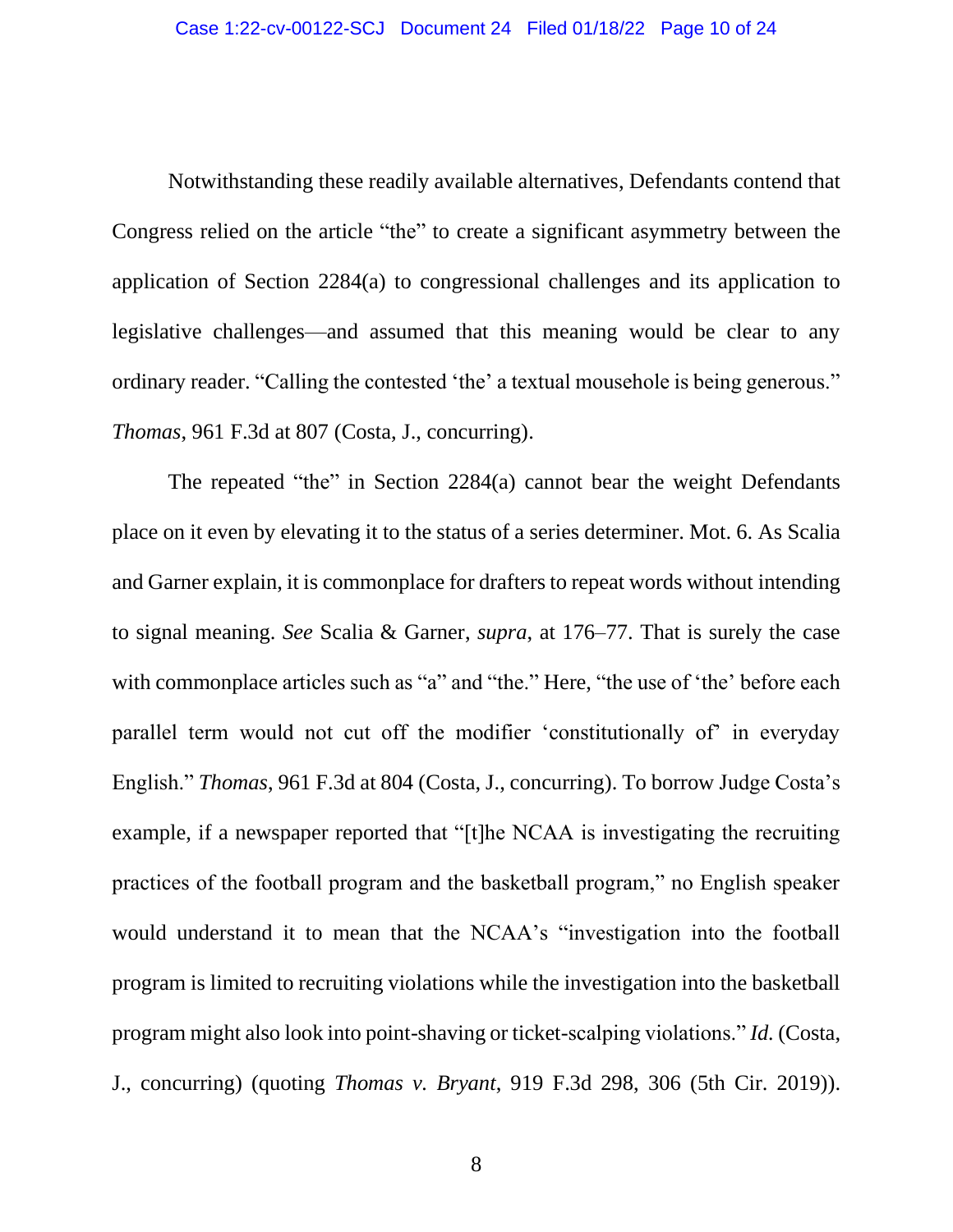Defendants offer no reason to think that readers of Section 2284(a) would reach a different conclusion.<sup>1</sup>

Ordinary, everyday users of English would read Section 2284(a) to apply only to constitutional challenges to redistricting plans. Because Plaintiffs here do not assert a constitutional challenge, Section 2284(a) does not apply.<sup>2</sup>

## <span id="page-10-0"></span>**B. Legislative history refutes Defendants' interpretation of Section 2284(a).**

Even if Section 2284(a)'s plain language did not make clear that it applies

only to constitutional challenges, its statutory history ends the inquiry in Plaintiffs'

favor.

<sup>1</sup> Defendants fault Judge Costa's analysis by claiming that his plurality concurrence failed to consider "context," to which "the series modifier canon is highly sensitive." Mot. 9 (quoting *Thomas v. Bryant*, 938 F.3d 134, 146 (5th Cir. 2019)). But the relevant context is not, as Defendants claim, the doctrine of federalism; rather, it is the *textual* context—in other words, what the rest of Section 2284(a) says. When one considers the statutory provision as a whole, its ordinary meaning is clearly that it applies only to constitutional challenges to both congressional *and* state legislative plans.

 $2$  Defendants wisely choose not to offer the final textual argument that the State of Mississippi presented in *Thomas*, which wrongly asserted that a natural reading of Section 2284(a) would render the "the" on which Defendants focus superfluous. 961 F.3d at 806–07 (Costa, J., concurring). The non-superfluity principle is far from a hard-and-fast rule—particularly when it comes to articles such as "the"—and should not "let minor repetition steer us toward a farfetched" reading of the statute. *Id.* at 806 (Costa, J., concurring). And at any rate, *Defendants'* reading of Section 2284(a) would render the "the" before "apportionment of congressional districts" superfluous. *Id.* at 806–07 (Costa, J., concurring).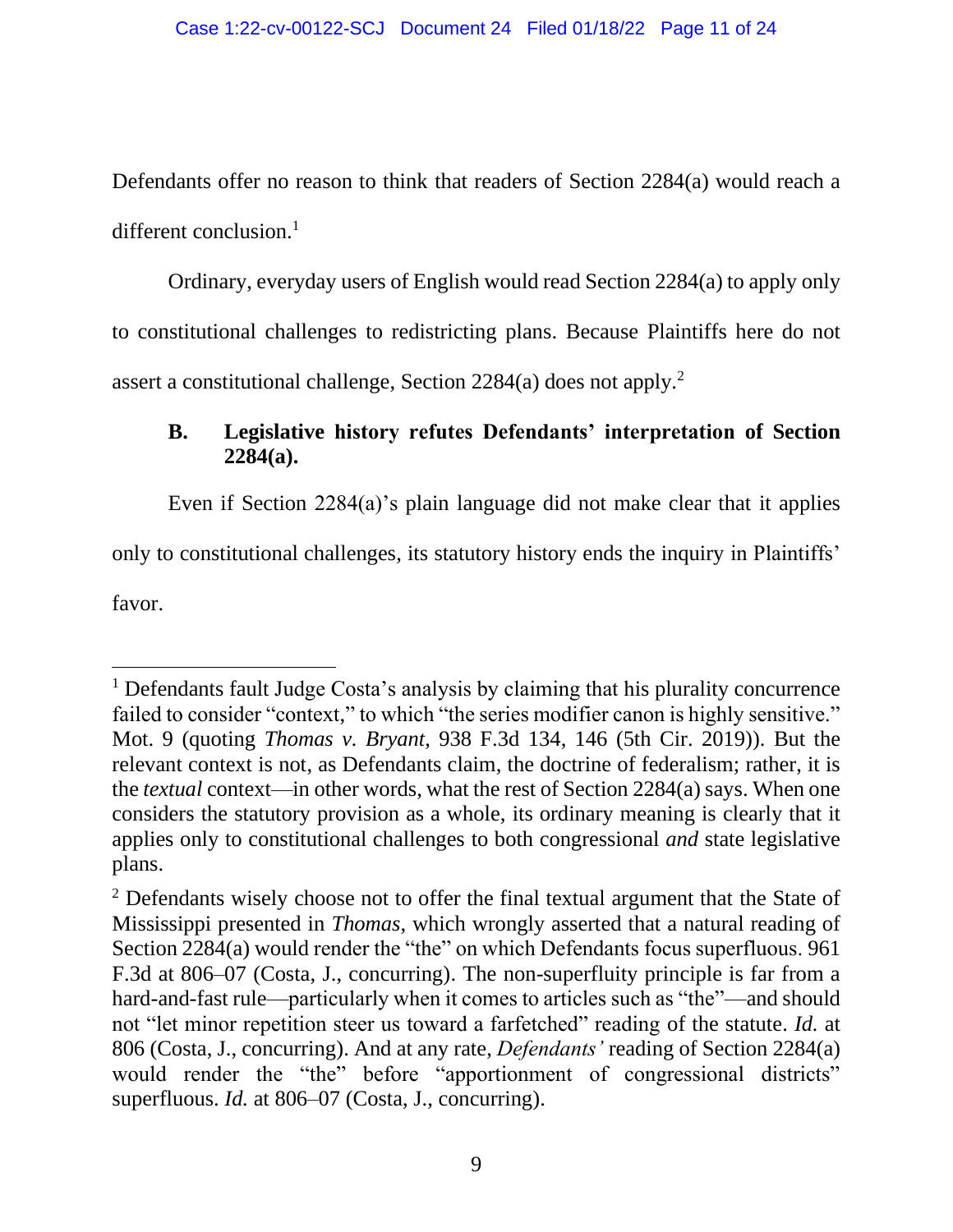Congress created the three-judge district court to address the rise in *constitutional* challenges to state statutes following *Ex parte Young*, 209 U.S. 123 (1908), and later expanded its use in response to the federal judiciary's invalidation of President Franklin Roosevelt's New Deal reforms on *constitutional* grounds. *See Thomas*, 961 F.3d at 807–08 (Costa, J., concurring). By the mid-1970s, it became clear that the three-judge requirement was "burdening the Supreme Court as well as lower courts and had resulted in procedural complexities," and so Congress significantly *narrowed* the universe of cases where three-judge courts would be required. *Id.* at 808 (Costa, J., concurring). In so doing, Congress "nonetheless retained the procedure for a small set of important cases: constitutional challenges to redistricting for congressional and state legislative seats, then-recent phenomena in the aftermath of the revolutionary one person, one vote line of cases." *Id.* (Costa, J., concurring) (citing *Reynolds v. Sims*, 377 U.S. 533 (1964)).

It is against this backdrop—Congress expressly *limiting* the three-judge requirement—that Defendants suggest Congress also sub silentio *expanded* that universe to include, for the very first time, statutory redistricting challenges. This theory is simply implausible, particularly given "that Congress's 'one reason' for creating three-judge courts was 'to save state and federal statutes from improvident doom, *on constitutional grounds*, at the hands of a single federal district judge.'" *Id.*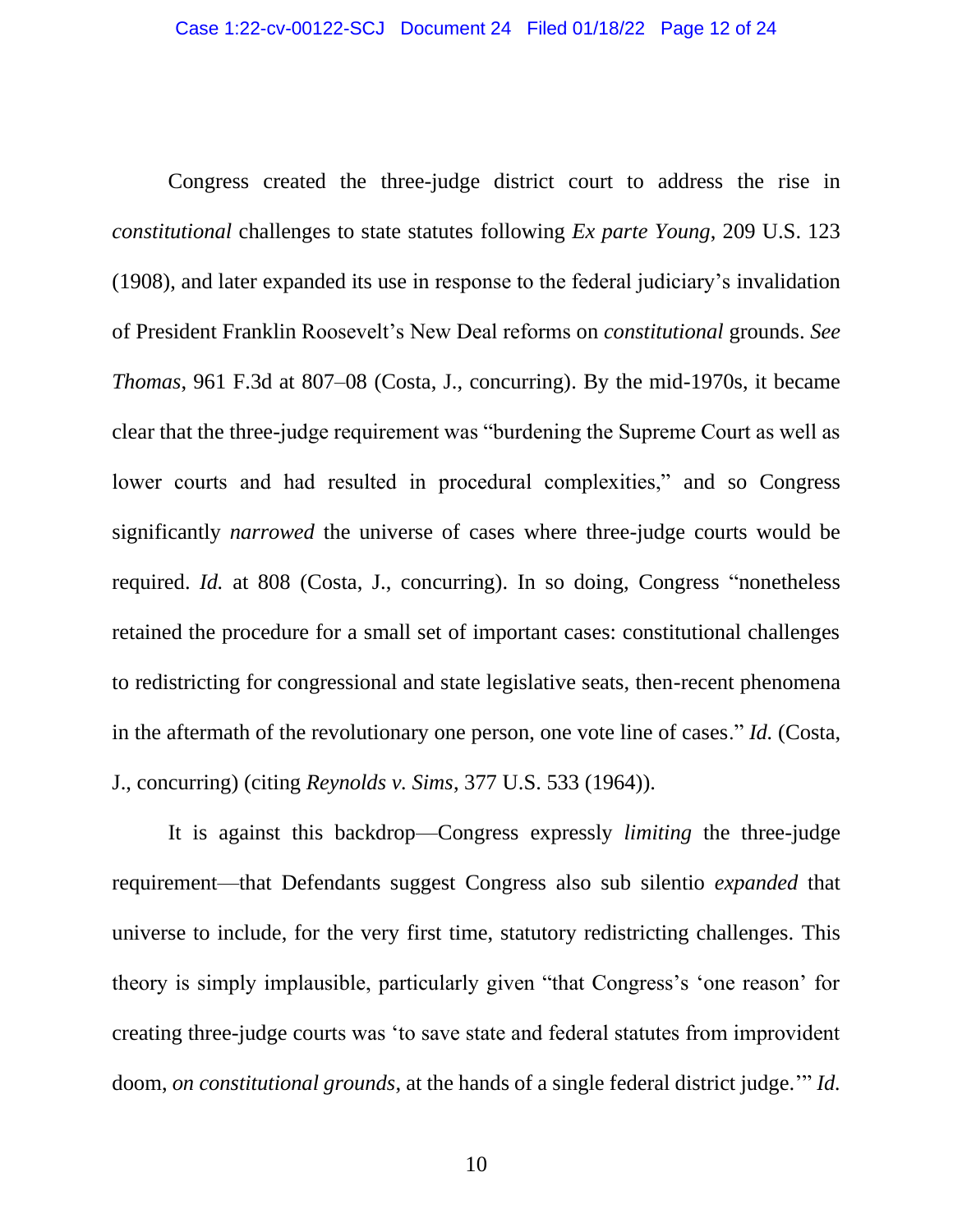(Costa, J., concurring) (quoting *Gonzalez v. Automatic Emps. Credit Union*, 419 U.S. 90, 97 (1974)).

Given Congress's clear intent to limit the number of costly and procedurally complex three-judge proceedings, controlling case law requires that provisions calling for three-judge courts—like Section 2284(a)—"be narrowly construed." *Sands v. Wainwright*, 491 F.2d 417, 421 (5th Cir. 1973) (en banc) (quoting *Phillips v. United States*, 312 U.S. 246, 250 (1941));<sup>3</sup> *cf. Finch v. Weinberger*, 407 F. Supp. 34, 40 (N.D. Ga. 1975) (three-judge court) ("As a general rule, the policy of avoiding unnecessary constitutional adjudication would seem to compel adjudication of [] statutory claims first, and adjudication of those claims by a single judge."). Threejudge courts may be "convened only where compelled by the express terms of the statute," *United States v. Texas*, 523 F. Supp. 703, 725 (E.D. Tex. 1981), and are to be used "only and strictly as Congress has prescribed." *Nixon v. Richey*, 513 F.2d 430, 446 (D.C. Cir. 1975) (per curiam). Defendants' convoluted interpretation of Section 2284(a) cannot withstand these clear instructions.

Defendants' motion contends with none of these issues. Instead, all they offer are vague notions of federalism. *See* Mot. 7–9. To be sure, challenges to state

<sup>3</sup> *Sands* is binding on this Court. *See Bonner v. City of Prichard*, 661 F.2d 1206, 1209 (11th Cir. 1981) (en banc).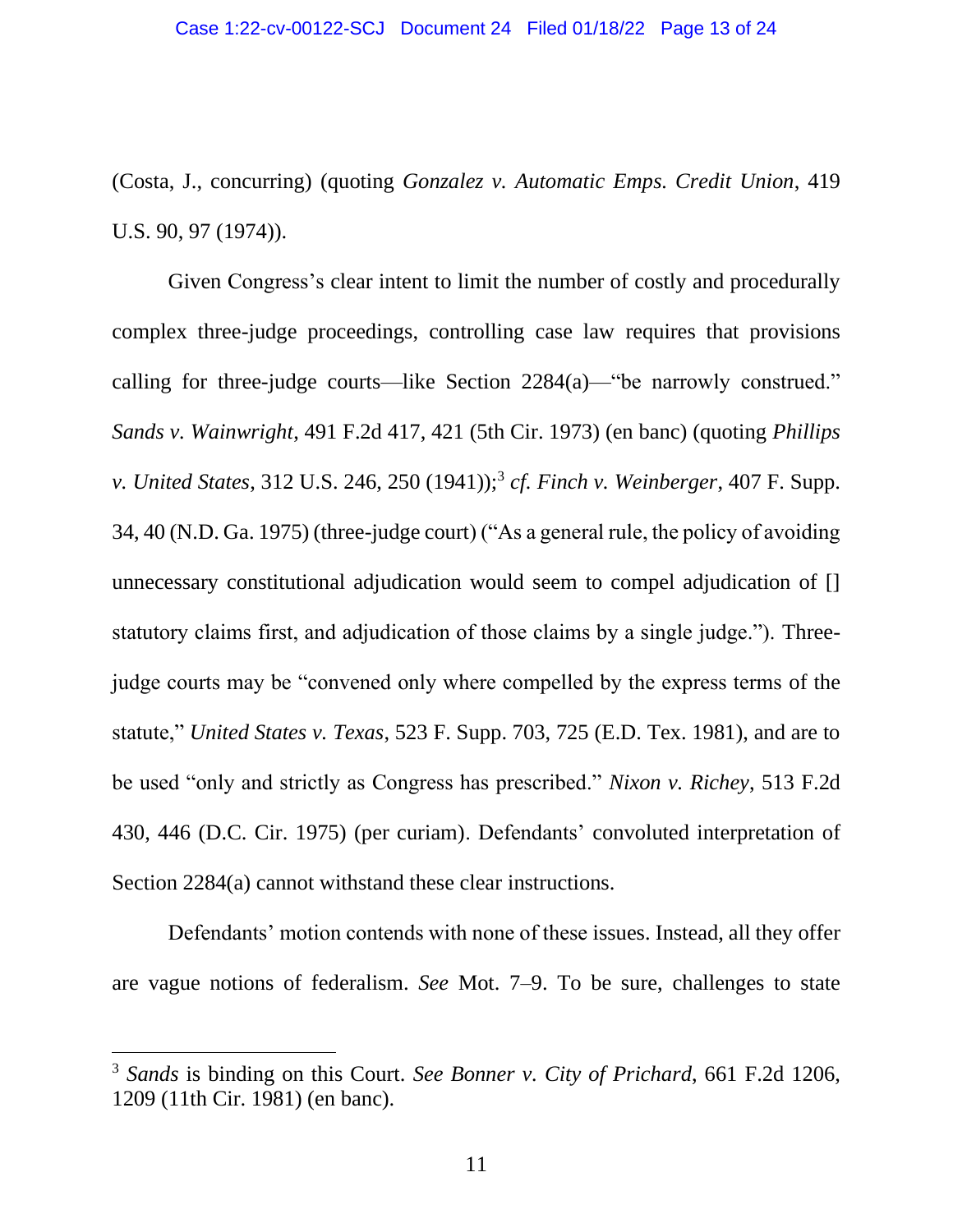legislative plans invoke federalism concerns. But so do challenges to congressional plans. *See* U.S. Const. art. I, § 4 (conferring upon states initial responsibility for determining time, place, and manner of congressional elections, which includes drawing districts). And yet Congress unquestionably limited Section 2284(a) only to congressional litigation presenting constitutional claims. While Defendants surmise that it might have been consistent with federalism concerns for Congress to apply Section 2284(a) to statutory litigation over state legislative plans given that such cases involve the ordering of state governmental affairs, *see* Mot. 7, "there was no practice of statutory challenges to state legislative apportionment that Congress needed to address in 1976." *Thomas*, 961 F.3d at 809 (Costa, J., concurring). Accordingly, "Congress would not have used an extra 'the' to distinguish between constitutional and statutory apportionment challenges when the latter kind of action was not even on its radar screen." *Id.* (Costa, J., concurring).<sup>4</sup>

<sup>&</sup>lt;sup>4</sup> Judge Costa's plurality concurrence includes a helpful summation of the numerous logical leaps that Defendants' interpretation of Section 2284(a) would require:

To sum up, [Defendants] would give this much weight to the "the" that comes before "reapportionment of any statewide legislative body": Insertion of that article would require three-judge panels for exclusively statutory claims—followed by direct appeal to the Supreme Court when the three-judge regime Congress was paring down in 1976 never did. It would require those three-judge panels only for statutory challenges to apportionment of state legislative seats, not congressional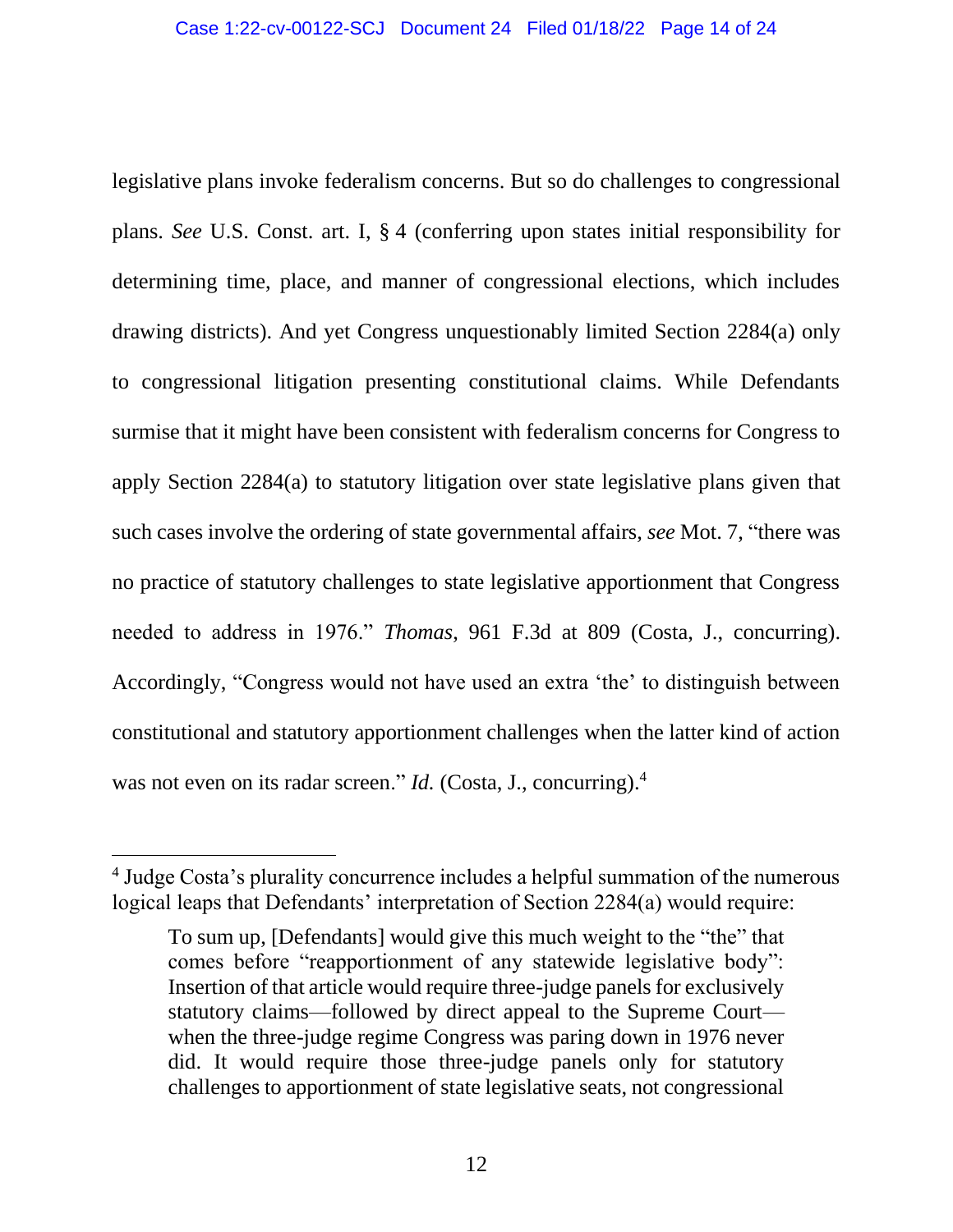In sum, because Defendants' theory cannot be squared with either the ordinary meaning of Section 2284(a) or what Congress was intending to do when it enacted that provision, it should be rejected. And because Plaintiffs have not asserted a constitutional challenge to Georgia's new legislative maps, a three-judge court is neither required nor permitted.

#### <span id="page-14-0"></span>**II. Section 2 confers a private right of action.**

Controlling precedent forecloses Defendants' argument that Section 2 does not confer a private right of action. In *Morse v. Republican Party of Virginia*, a majority of the U.S. Supreme Court agreed that "the existence of the private right of action under Section 2 . . . has been clearly intended by Congress since 1965." 517 U.S. 186, 232 (1996) (Stevens, J.) (plurality opinion on behalf of two justices) (quoting S. Rep. No. 97-417, pt. 1, at 30 (1982)); *accord id.* at 240 (Breyer, J., concurring) (expressly agreeing with Justice Stevens on this point on behalf of three justices); *see also Ga. State Conf. of NAACP v. Georgia*, 269 F. Supp. 3d 1266, 1275

ones. And it would do all this to address statutory challenges to apportionment of state legislatures when those claims hardly existed in 1976. An elephant indeed.

*Thomas*, 961 F.3d at 809 (Costa, J., concurring) (citation omitted).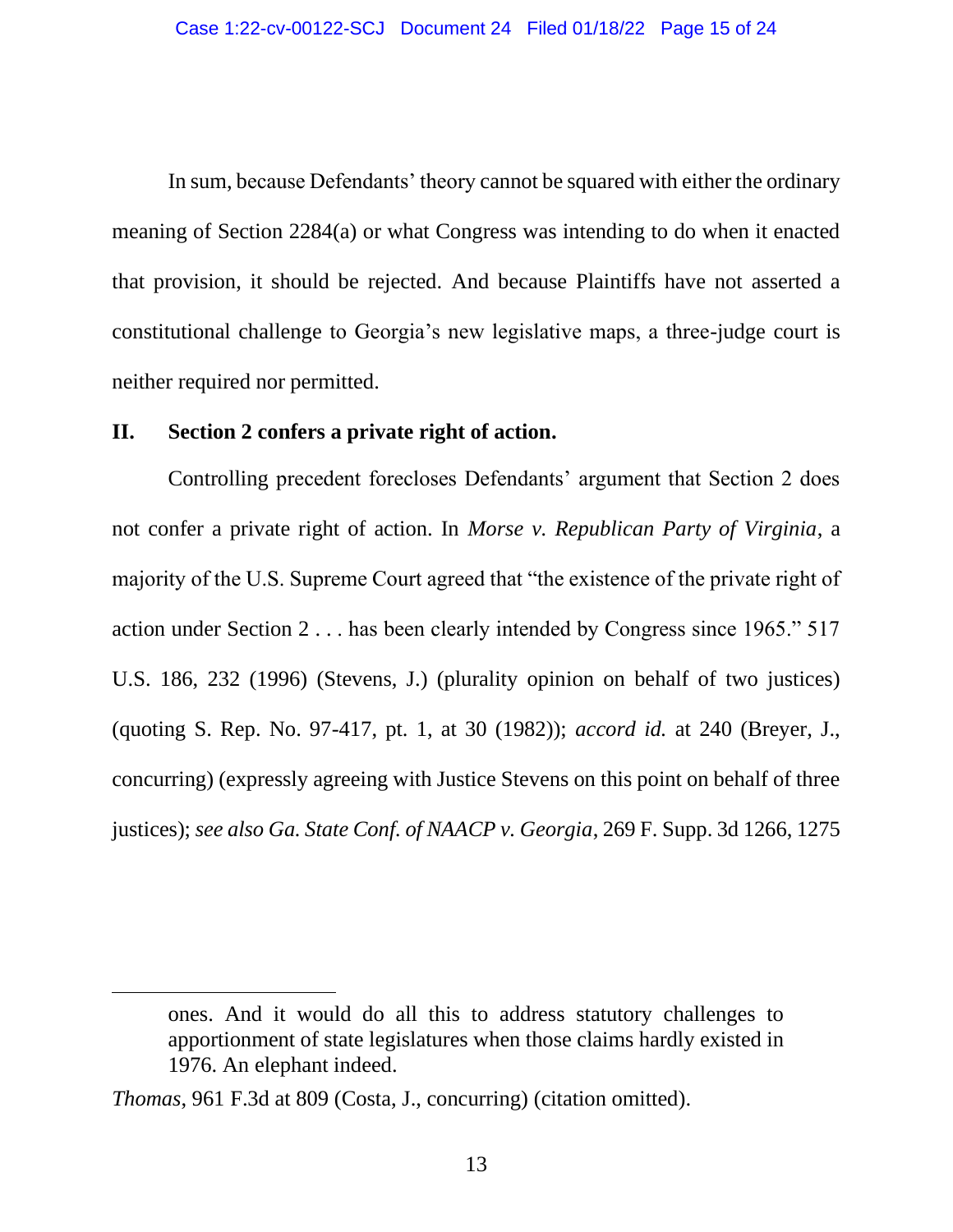(N.D. Ga. 2017) (three-judge court) (citing *Morse* and concluding that "Section 2 contains an implied private right of action"). $5$ 

Defendants do not acknowledge *Morse*, let alone engage with it. Instead, they rely on a method for assessing the existence of implied rights of action that the Supreme Court later adopted in *Alexander v. Sandoval*, 532 U.S. 275 (2001). *See* Mot. 13–14. But where "a precedent of [the Supreme] Court has direct application in a case," courts "should follow the case which directly controls, leaving to [the Supreme] Court the prerogative of overruling its own decisions"—even if it "appears to rest on reasons rejected in some other line of decisions." *Rodriguez de Quijas v. Shearson/Am. Express, Inc.*, 490 U.S. 477, 484 (1989). *Morse* has not been overruled. Indeed, the Supreme Court has given no indication that a majority of justices intends to revisit *Morse*'s conclusion; the Court has repeatedly heard private cases brought under Section 2 in the two decades since *Sandoval* without questioning

<sup>5</sup> The *Morse* Court reached this conclusion as an essential part of its rationale for holding that another provision of the Voting Rights Act, Section 10, confers a private right of action. The controlling opinion explained that "[i]t would be anomalous, to say the least, to hold that both § 2 and § 5 are enforceable by private action but § 10 is not, when all lack the same express authorizing language." *Morse*, 517 U.S. at 232 (Stevens, J.); *see also id.* at 240 (Breyer, J., concurring) (agreeing that rationale behind "private right of action to enforce  $\S 5...$  applies with similar force not only to § 2 but also to § 10"). "When an opinion issues for the Court, it is not only the result but also those portions of the opinion necessary to that result by which [courts] are bound." *Seminole Tribe of Fla. v. Florida*, 517 U.S. 44, 67 (1996).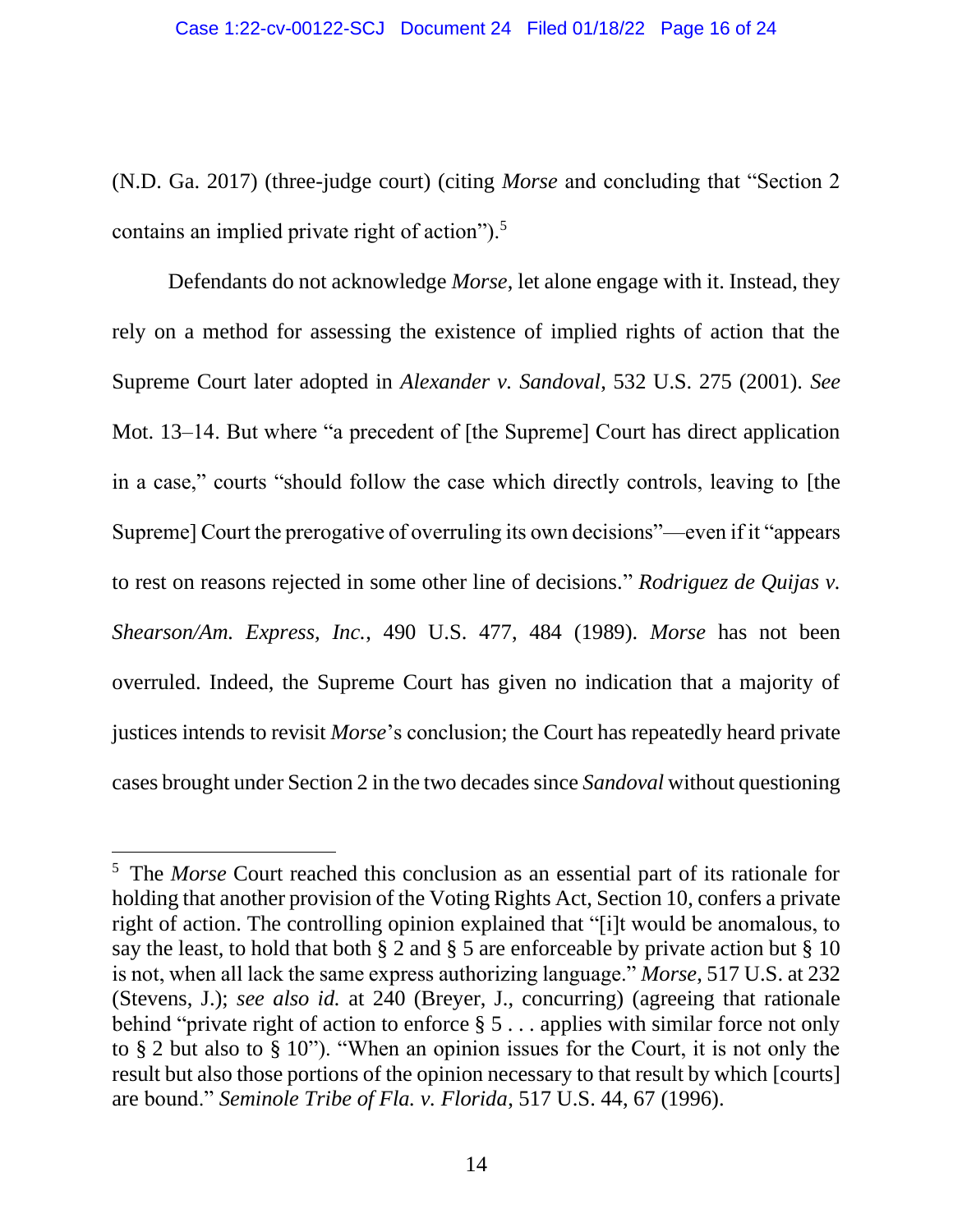this predicate foundation. *See, e.g.*, *Abbott v. Perez*, 138 S. Ct. 2305, 2331–32 (2018); *LULAC v. Perry*, 548 U.S. 399, 409 (2006) (plurality op.); *see also Shelby County v. Holder*, 570 U.S. 529, 537 (2013) ("Both the Federal Government *and individuals* have sued to enforce § 2." (emphasis added)). And only Justice Thomas joined Justice Gorsuch's recent suggestion that whether or not Section 2 furnishes a private right of action is "an open question," *Brnovich v. DNC*, 141 S. Ct. 2321, 2350 (2021) (Gorsuch, J., concurring)—a concurrence that did not cite *Morse* or any post-*Morse* Section 2 cases.

Ultimately, Defendants cite no caselaw rejecting a private right of action under Section 2. When the issue has been addressed, courts—including this Court have unanimously confirmed that a private right of action exists. *See, e.g.*, *Mixon v. Ohio*, 193 F.3d 389, 406 (6th Cir. 1999) ("An individual may bring a private cause of action under Section 2 of the Voting Rights Act . . . ."); *Ga. State Conf. of NAACP*, 269 F. Supp. 3d at 1275. As a three-judge court recently explained when confronted with this argument, "[a]bsent contrary direction from a higher court, we decline to break new ground on this particular issue." *LULAC v. Abbott*, No. EP-21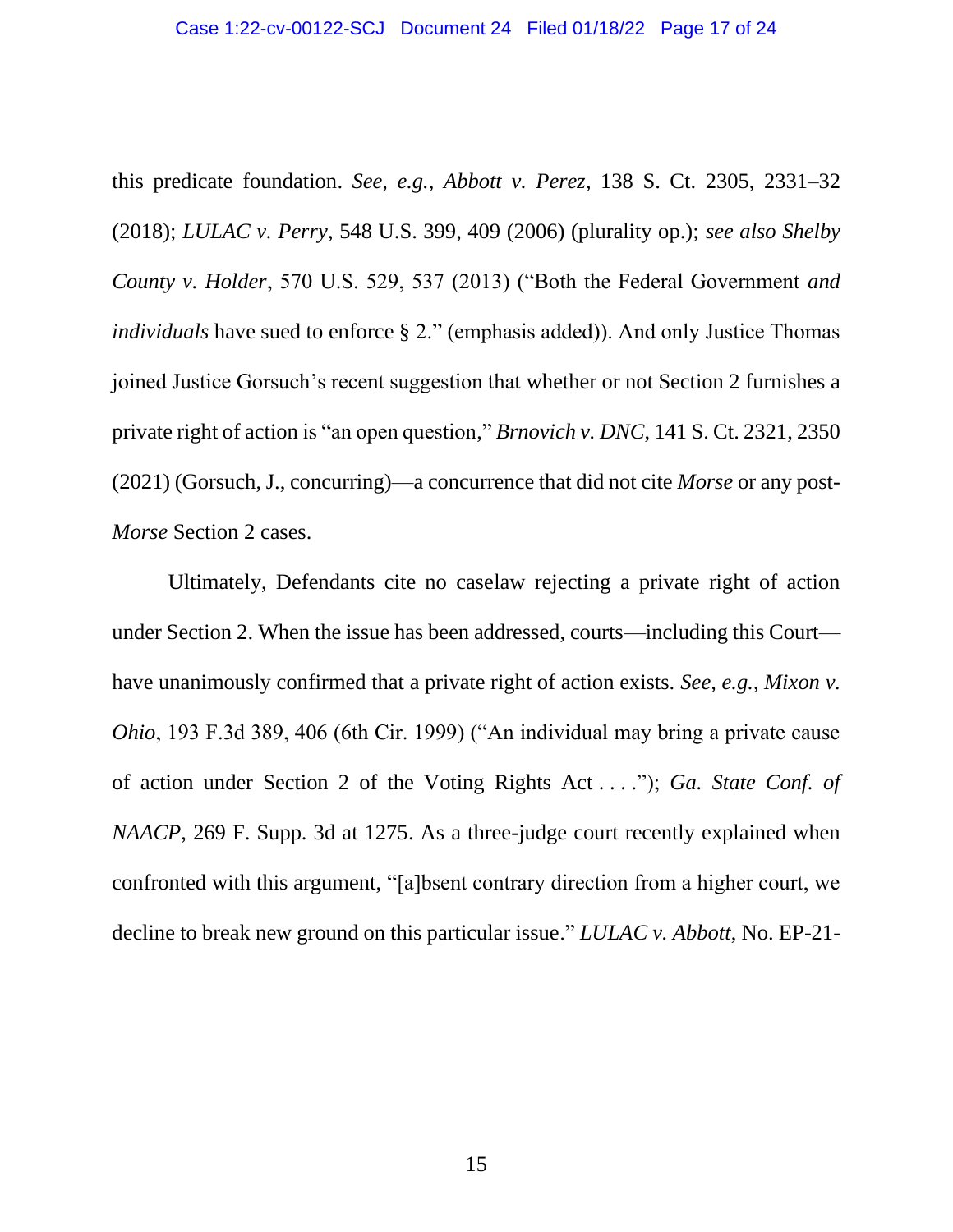CV-00259-DCG-JES-JVB, 2021 WL 5762035, at \*1 (W.D. Tex. Dec. 3, 2021) (three-judge court). This Court should similarly decline to break new ground.<sup>6</sup>

Even setting aside *Morse* and subsequent Section 2 cases, there can be no doubt that the statute does indeed convey a private right of action. The text of the Voting Rights Act confirms this conclusion. Section 3 authorizes certain remedies "[w]henever the Attorney General *or an aggrieved person* institutes a proceeding under any statute to enforce the voting guarantees of the fourteenth or fifteenth amendment." 52 U.S.C. § 10302(a) (emphasis added); *see also id.* § 10302(b) (similar). Since "[S]ection 2 is a constitutional exercise of congressional enforcement power under the Fourteenth and Fifteenth Amendments," *United States v. Marengo Cnty. Comm'n*, 731 F.2d 1546, 1550 (11th Cir. 1984), it follows that "Congress must have intended it to provide private remedies." *Morse*, 517 U.S. at 234 (Stevens, J.). Similarly, Section 14 authorizes attorneys' fees for "the prevailing party, *other than the United States*," in "any action or proceeding to enforce the voting guarantees of the fourteenth or fifteenth amendment," 52 U.S.C. § 10310(e)

<sup>&</sup>lt;sup>6</sup> While the judgment was ultimately vacated on mootness grounds, the Eleventh Circuit also recently rejected the argument that Section 2 lacks a private right of action. *See Ala. State Conf. of NAACP v. Alabama*, 949 F.3d 647, 651–54 (11th Cir. 2020) ("The [Voting Rights Act], as amended, clearly expresses an intent to allow private parties to sue the States."), *vacated*, 141 S. Ct. 2618 (2021).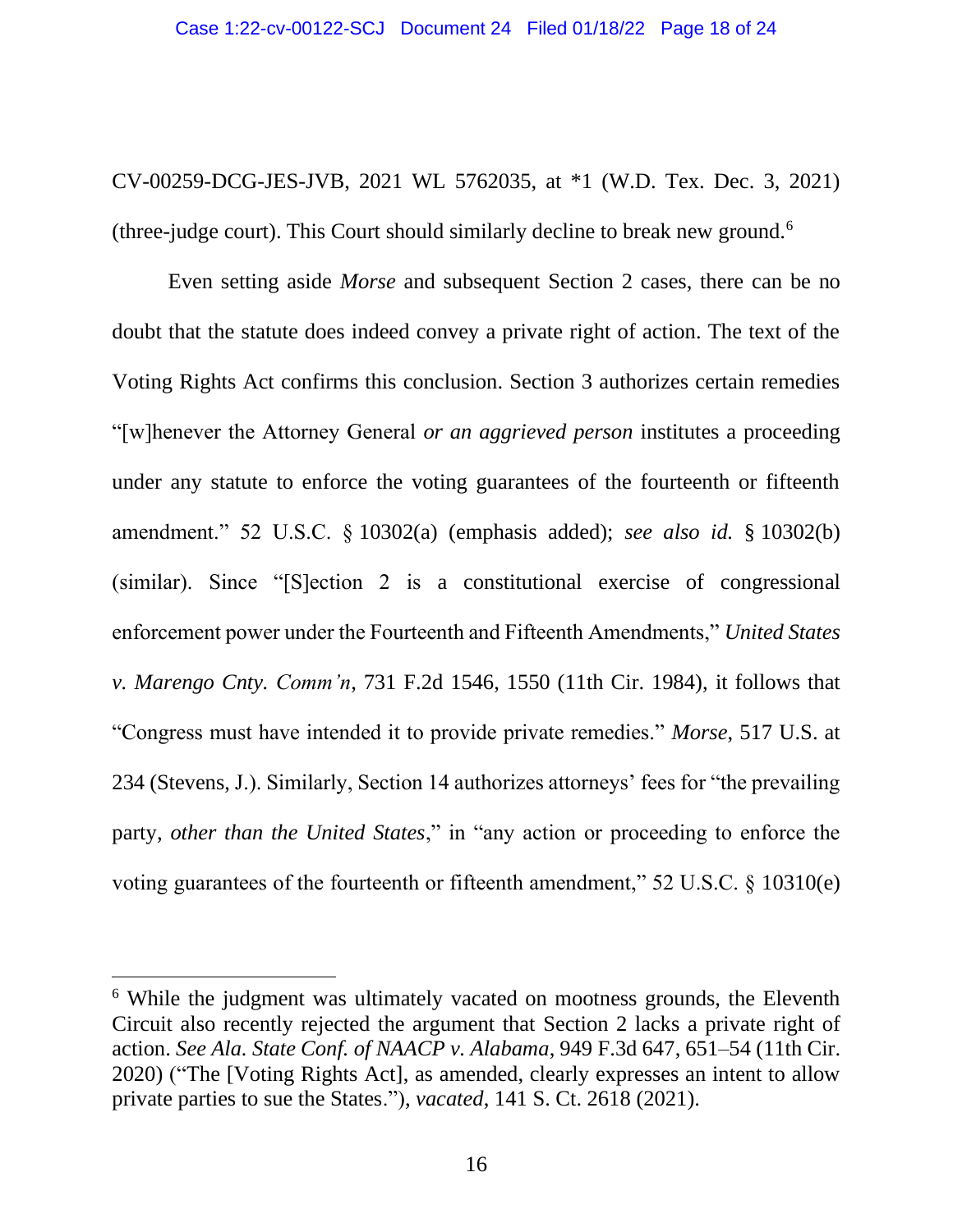(emphasis added)—an authorization that assumes private parties may sue under statutes enforcing such guarantees, including Section 2.

If there were any doubt left as to whether Congress intended to allow private suits under Section 2, then the legislative history resolves it. The authoritative Senate report that accompanied the Voting Rights Act's 1982 amendments "reiterate[d] the existence of the private right of action under section 2, as ha[d] been clearly intended by Congress since 1965." S. Rep. No. 97-417, pt. 1, at 30; *accord* H.R. Rep. No. 97- 227, pt. 1, at 32 (1981) ("It is intended that citizens have a private cause of action to enforce their rights under Section 2."). Defendants' argument that Section 2 confers no private right of action flies in the face of not only this unambiguous legislative history, but also more than 50 years of privately enforced Section 2 litigation. *See, e.g.*, *Hous. Lawyers' Ass'n v. Att'y Gen.*, 501 U.S. 419, 421–22 (1991); *Thornburg v. Gingles*, 478 U.S. 30, 34–35 (1986); *see also* Statement of Interest of the United States at 1, *LULAC v. Abbott*, No. 3:21-cv-259 (DCG-JES-JVB) (W.D. Tex. Nov. 30, 2021), ECF No. 46 ("Longstanding case law, the structure of the Voting Rights Act, the Act's broad enforcement provisions, and authoritative sources of Congressional intent confirm that there is a private cause of action under Section 2."). The Court should reject Defendants' baseless argument—just like every other court that has addressed this issue.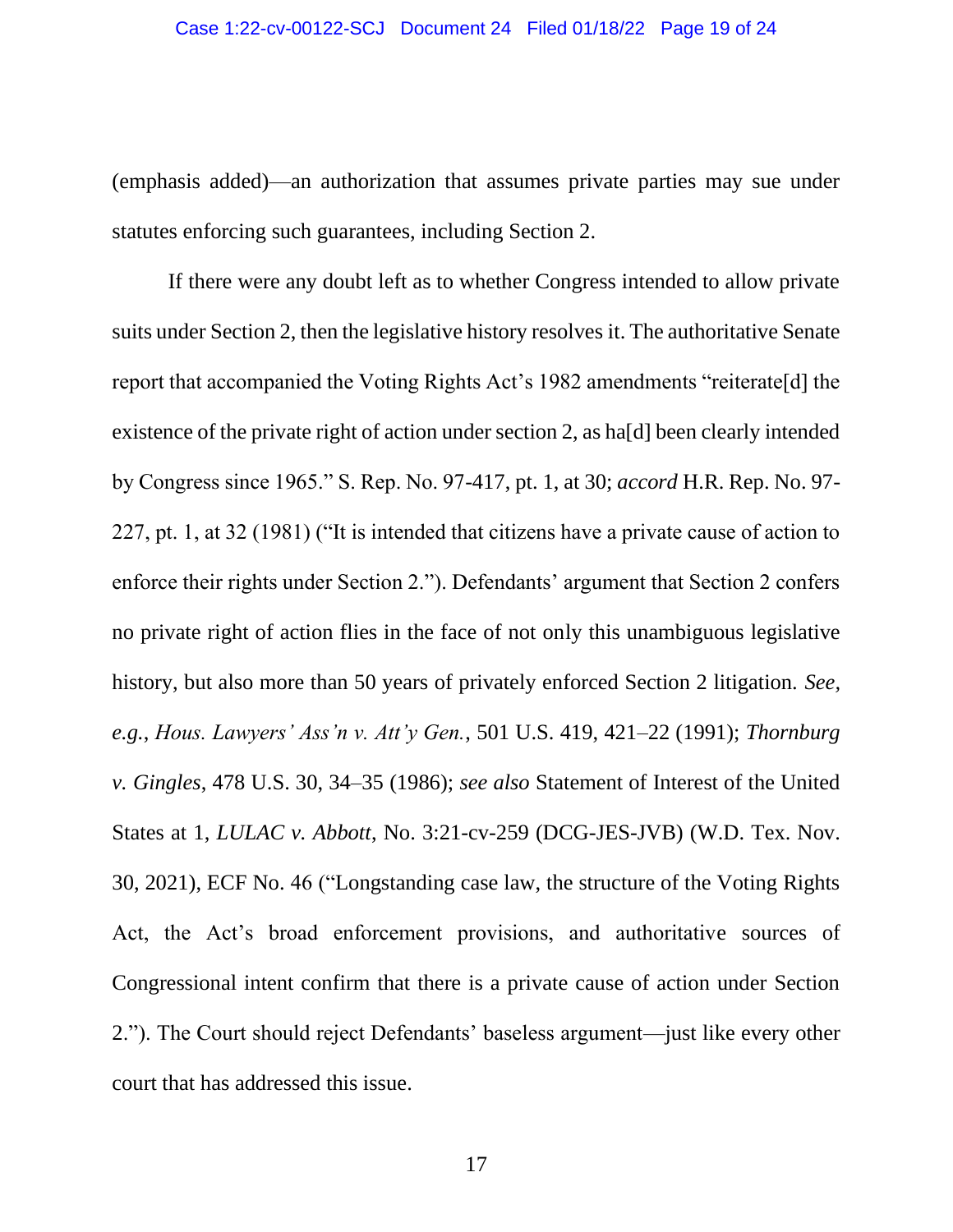#### <span id="page-19-0"></span>**III. Immediate appeal of the Court's ruling is not appropriate.**

Finally, Defendants urge the Court to immediately certify for appeal an unfavorable ruling on their motion. *See* Mot. 15–16. The Court should decline the invitation.

28 U.S.C. § 1292(b) allows a district court to certify an issue for immediate appeal "[w]hen [the] district judge . . . shall be of the opinion that such order involves a controlling question of law as to which there is substantial ground for difference of opinion and that an immediate appeal from the order may materially advance the ultimate termination of the litigation." But here, no substantial ground for difference of opinion exists as to whether this Court has jurisdiction to proceed as a singlejudge court or whether a private right of action exists under Section 2. On the contrary, Defendants cannot point to a *single* case that has adopted their position on either issue. This is a case where resolution of the controlling questions are "so clear that the 'substantial ground for difference of opinion' requirement could not be met." *McFarlin v. Conseco Servs., LLC*, 381 F.3d 1251, 1258 (11th Cir. 2004).

As discussed above, *see supra* Section I, the plain text of Section 2284(a) and its legislative history demonstrate that far from *requiring* three-judge courts to hear purely statutory challenges to state legislative maps, the statute actually *forbids* it. Nor does a substantial ground for difference of opinion exist as to Defendants'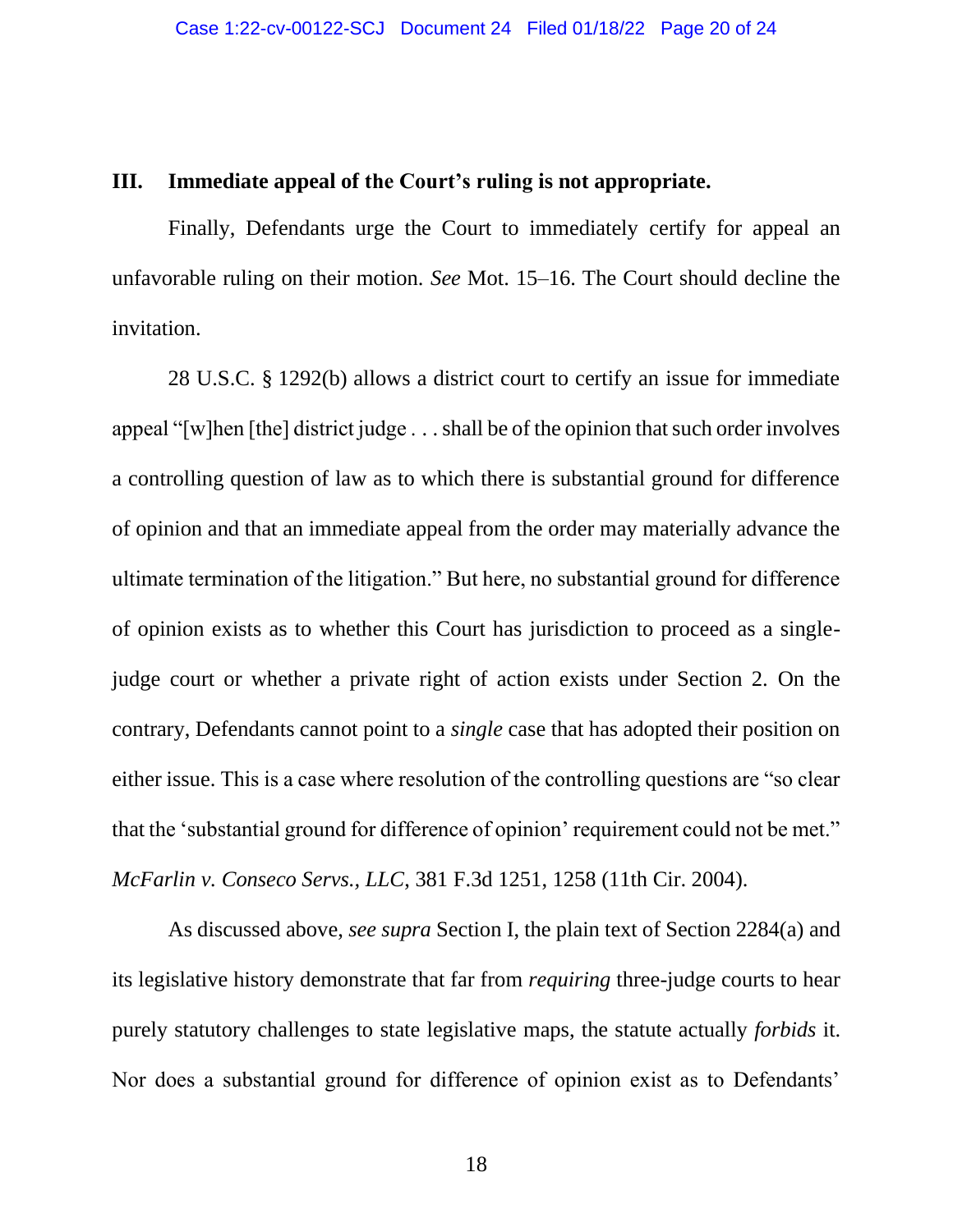Section 2 argument. As discussed above, *see supra* Section II, no court has adopted Defendants' position in more than five decades of Voting Rights Act litigation. This result is unsurprising given that a majority of the U.S. Supreme Court agreed that "the existence of the private right of action under Section 2 . . . has been clearly intended by Congress since 1965." *Morse*, 517 U.S. at 232 (Stevens, J.) (quoting S. Rep. No. 97-417, pt. 1, at 30); *see also McFarlin*, 381 F.3d at 1258 (noting that "a question of law as to which [reviewing court is] in 'complete and unequivocal' agreement with the district court is not a proper one for § 1292(b) review" (quoting *Burrell v. Bd. of Trs.*, 970 F.2d 785, 789 (11th Cir. 1992))). Although Defendants characterize these issues as "novel[]," Mot. 16, this could not be further from the truth: courts have addressed both issues, and rejected Defendants' positions, for decades.

Ultimately, Defendants' groundless request for an interlocutory appeal is simply another delaying tactic to evade judicial review of Georgia's new, unlawful state legislative maps in advance of the 2022 midterm elections. Rather than shorten this litigation, certifying an appeal would unnecessarily delay its resolution—and consequently prejudice not only Plaintiffs, but all Georgia voters who are entitled to elect their representatives to the General Assembly from districts that comply with federal law. The Court should not allow Defendants to evade their obligations under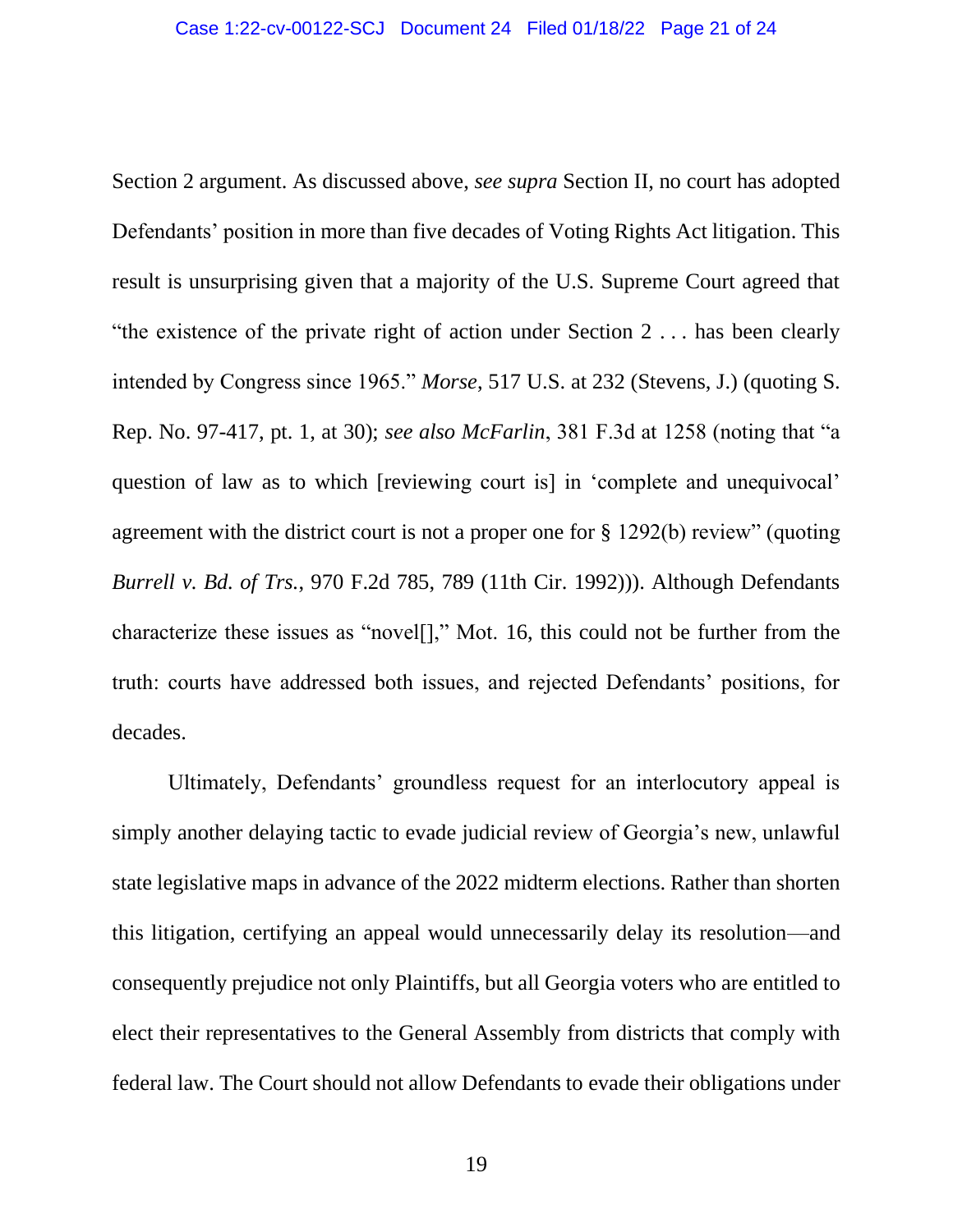Section 2 based on two baseless, consistently rejected legal arguments. Their request for an interlocutory appeal should therefore be denied along with their motion.

## **CONCLUSION**

<span id="page-21-0"></span>For the foregoing reasons, Plaintiffs request that the Court deny Defendants' motion to dismiss.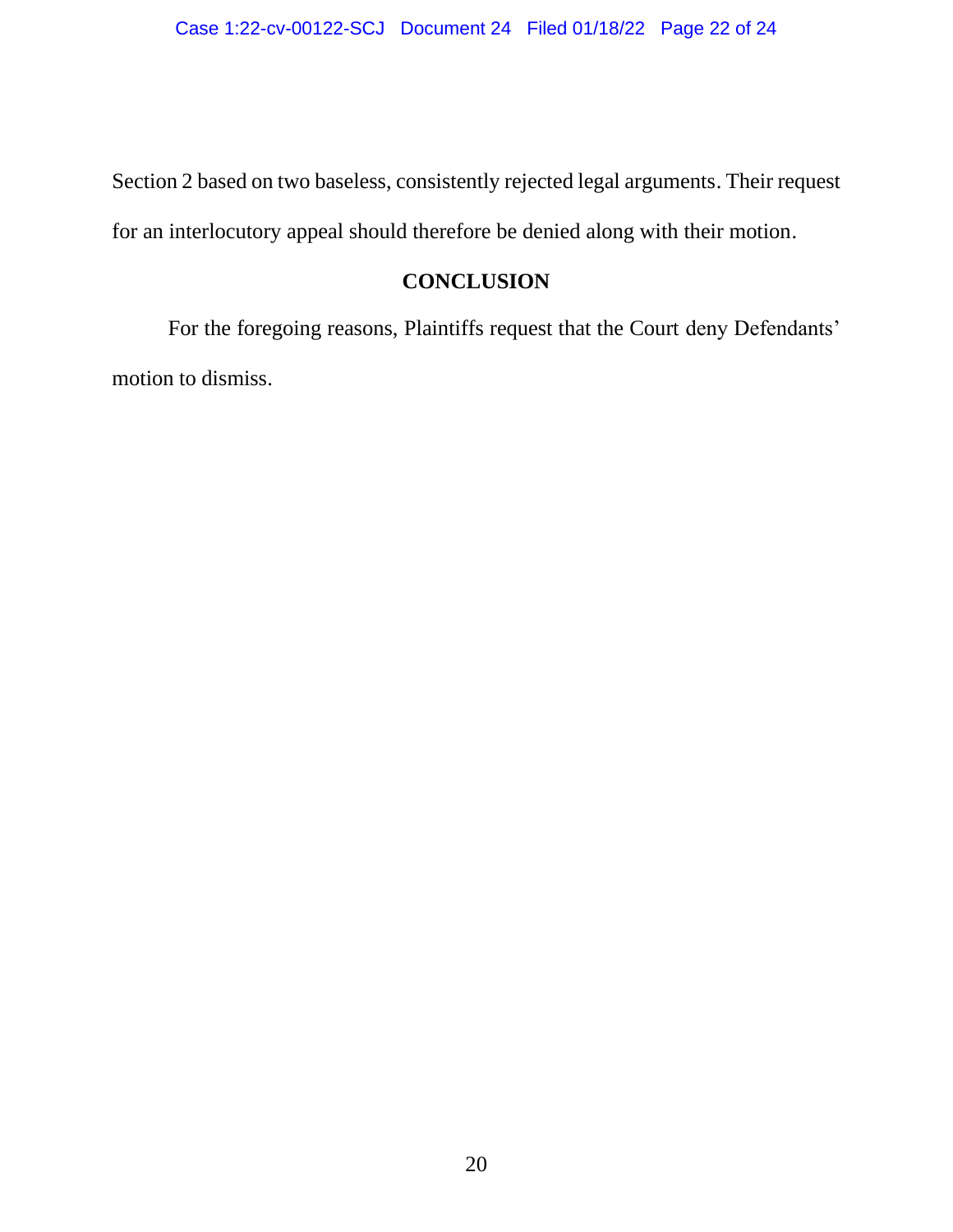Dated: January 18, 2022 Respectfully submitted,

### By: **Adam M. Sparks**

Joyce Gist Lewis Georgia Bar No. 296261 Adam M. Sparks Georgia Bar No. 341578 **KREVOLIN & HORST, LLC** One Atlantic Center

1201 West Peachtree Street, NW, Suite 3250 Atlanta, Georgia 30309 Telephone: (404) 888-9700 Facsimile: (404) 888-9577 Email: JLewis@khlawfirm.com Email: Sparks@khlawfirm.com

### Kevin J. Hamilton\* **PERKINS COIE LLP**

1201 Third Avenue, Suite 4900 Seattle, Washington 98101 Phone: (206) 359-8000 Facsimile: (206) 359-9000 Email: KHamilton@perkinscoie.com

Abha Khanna\* Jonathan P. Hawley\* **ELIAS LAW GROUP LLP** 1700 Seventh Avenue, Suite 2100 Seattle, Washington 98101 Phone: (206) 656-0177 Facsimile: (206) 656-0180 Email: AKhanna@elias.law Email: JHawley@elias.law

Daniel C. Osher\* Christina A. Ford\* Graham W. White\* Michael B. Jones Georgia Bar No. 721264 **ELIAS LAW GROUP LLP** 10 G Street NE, Suite 600 Washington, D.C. 20002 Phone: (202) 968-4490 Facsimile: (202) 968-4498 Email: DOsher@elias.law Email: CFord@elias.law Email: GWhite@elias.law Email: MJones@elias.law

*Counsel for Plaintiffs*

\**Pro hac vice* application pending